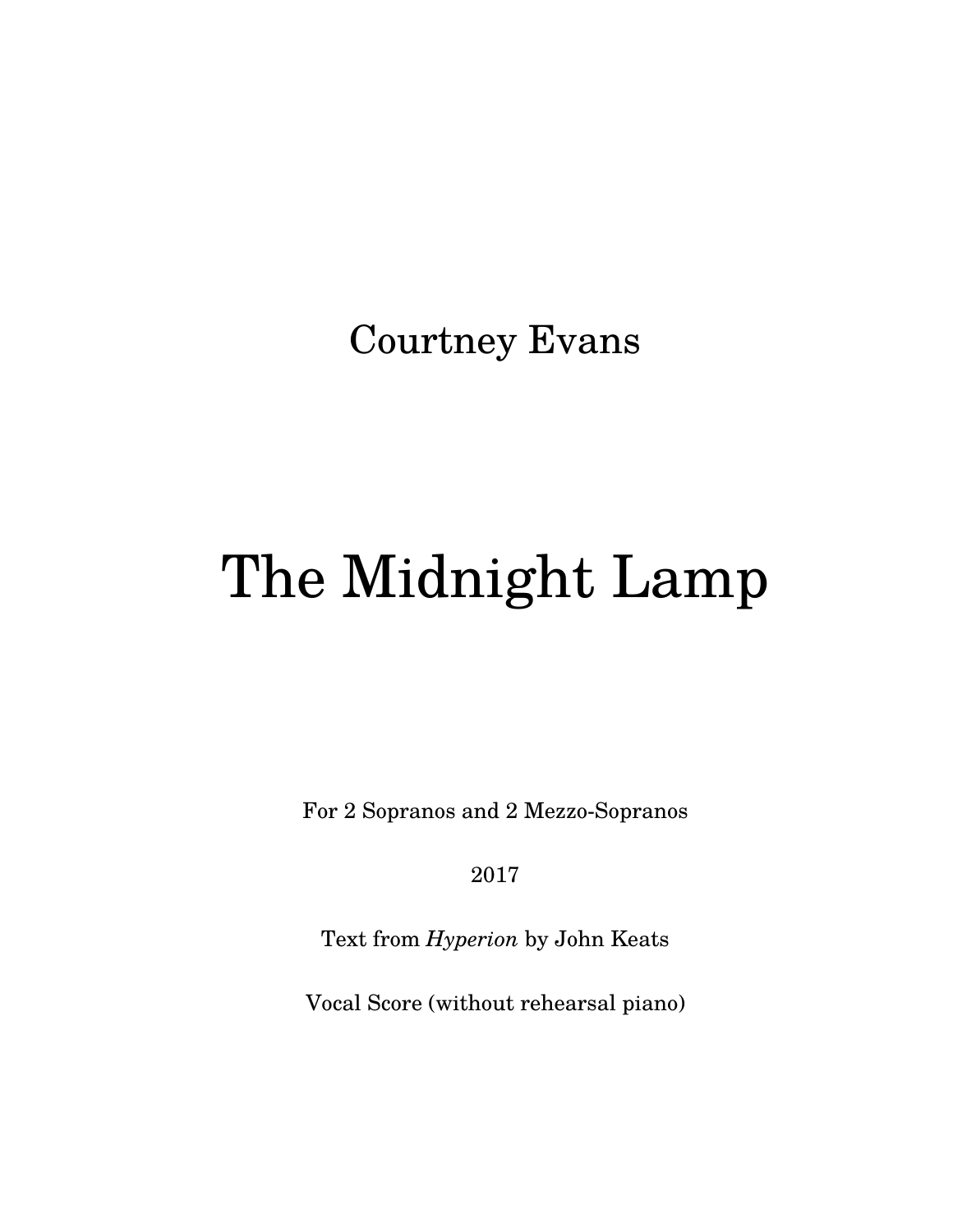Duration: 10 minutes.

For 2 Sopranos and 2 Mezzo-sopranos.

## **For readability, this version of the score omits the rehearsal piano reduction. A separate version of the score with rehearsal piano is available.**

This piece uses body percussion, which is notated for each performer on a single staff line above their vocal line, using this notation:



It is highly recommended, unless performing from memory, that Soprano 1 and 2 share a music stand, and Mezzo-soprano 1 and 2 share a music stand. The body percussion lines for those pairs of performers are identical throughout most of the piece. Since it's impossible to clap two hands together and turn pages at once, this arrangement should make it possible to turn pages with only one performer having to stop clapping briefly while turning the page.

Another possible approach is to substitute clapping a hand against a leg in place of clapping two hands together, freeing the other hand for page turning.

The foot stomps should sound as deep and resonant as is practical.

The text of this piece consists of fragments from John Keats' unfinished poem, *Hyperion*, and a number of non-textual syllables. The non-textual syllables are indicated in italics:

*ah, na, ta, la, da, ma, ya* - rhymes with English 'saw' *ee, ni, mi, li, ti, si* - rhymes with English 'see' *ey, ne, le, de* - rhymes with English 'grey' *oh, lo, no, mo* - rhymes with English 'row' *oo, nu, lu, su, tu* - rhymes with English 'you'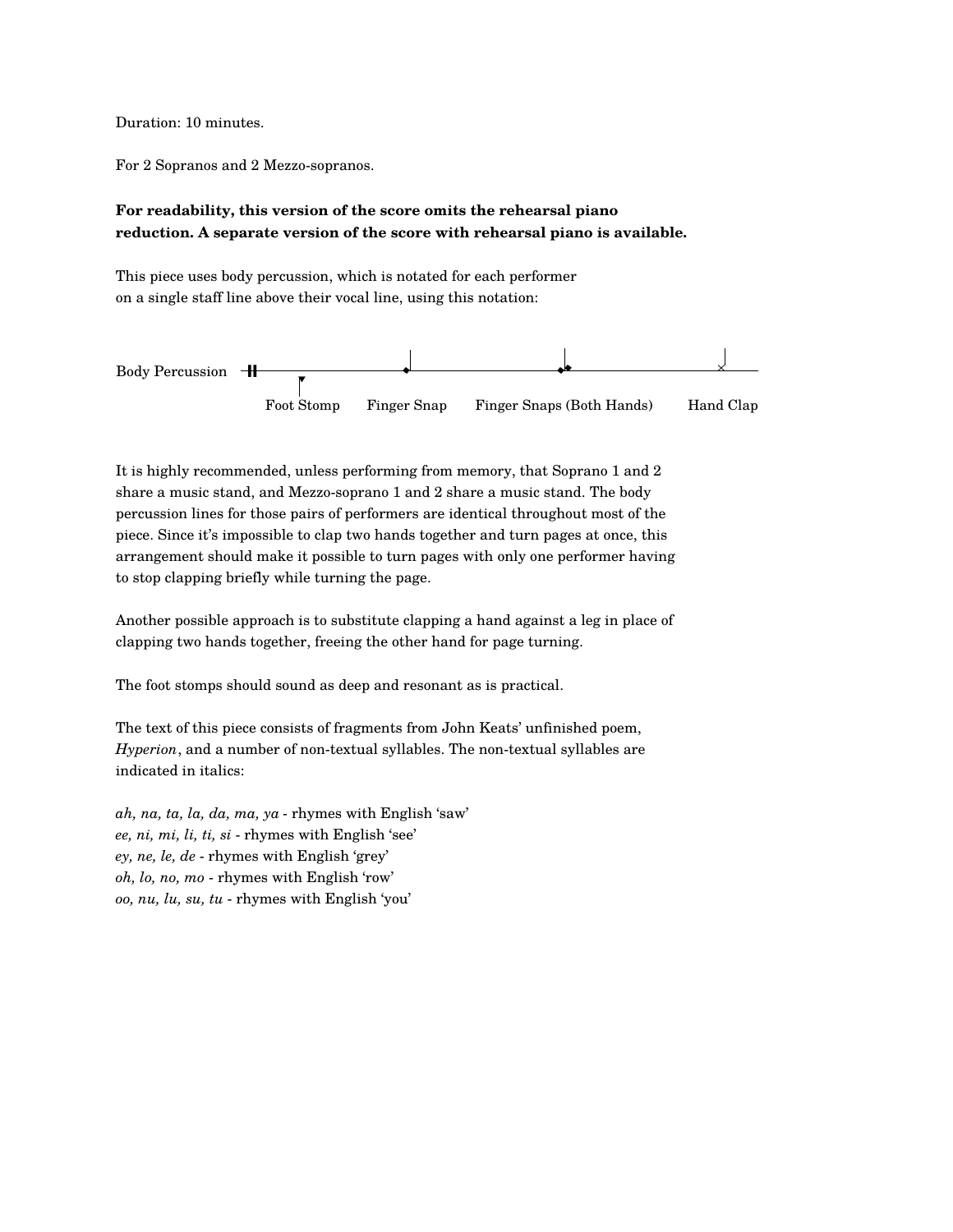John Keats The Midnight Lamp Courtney Evans

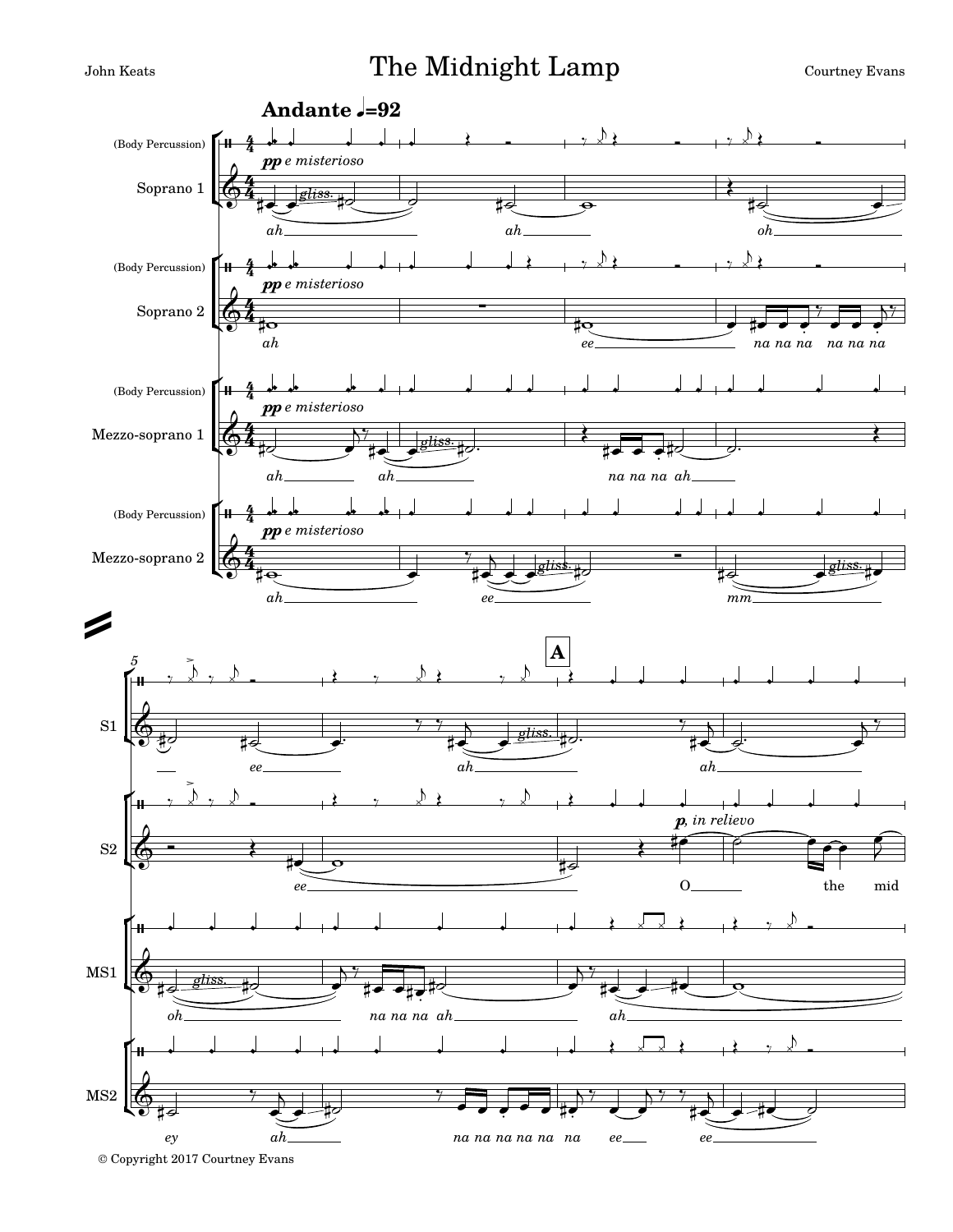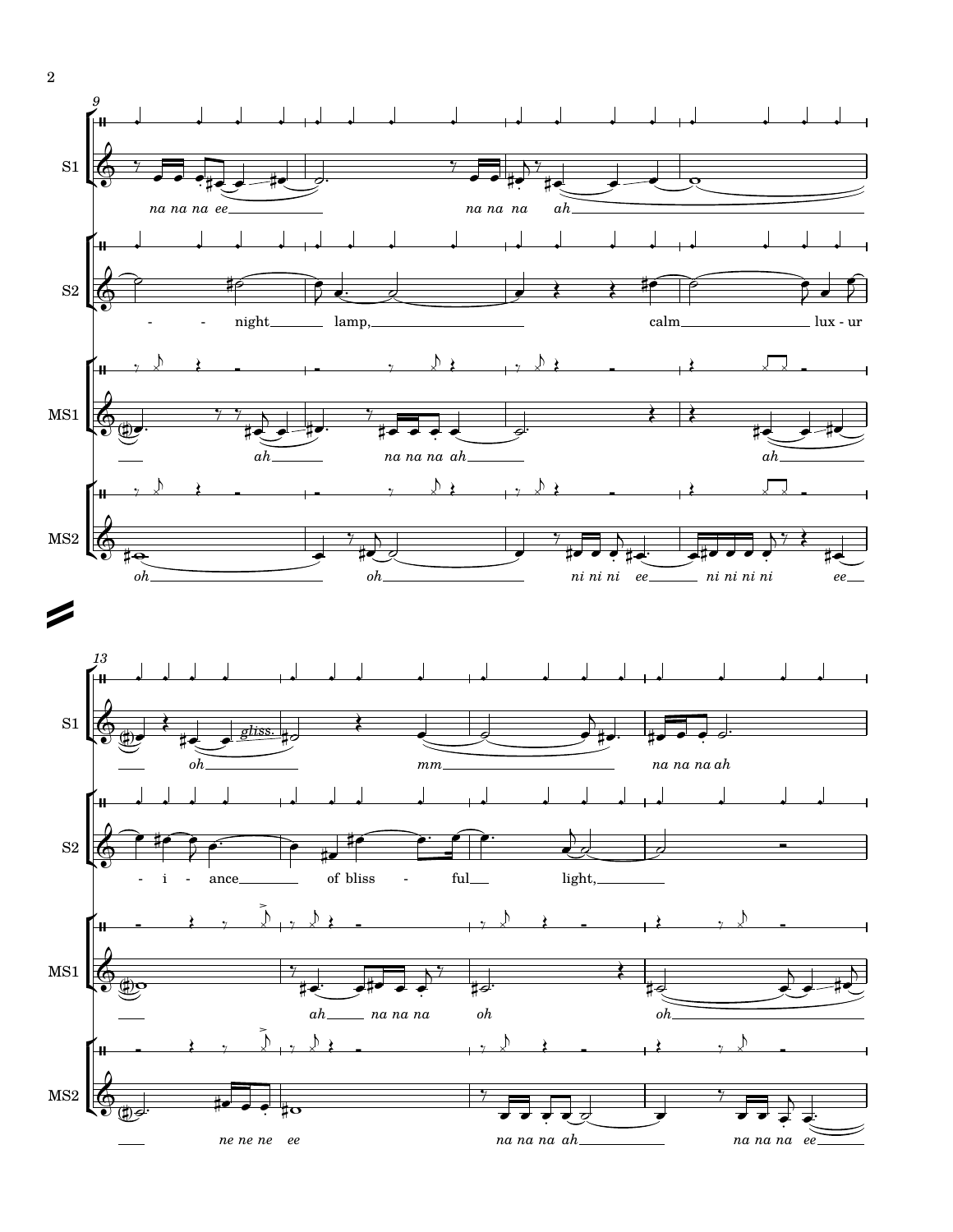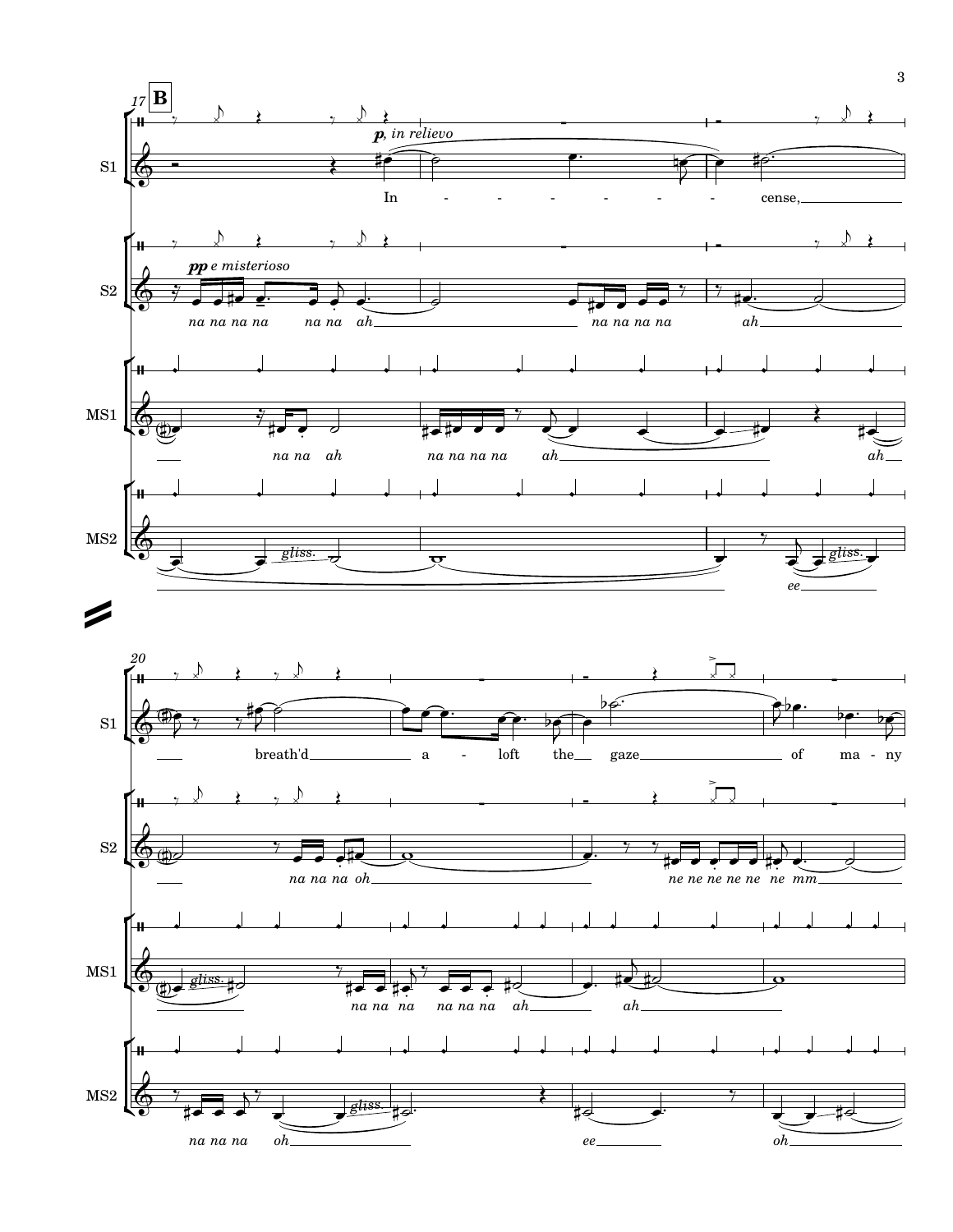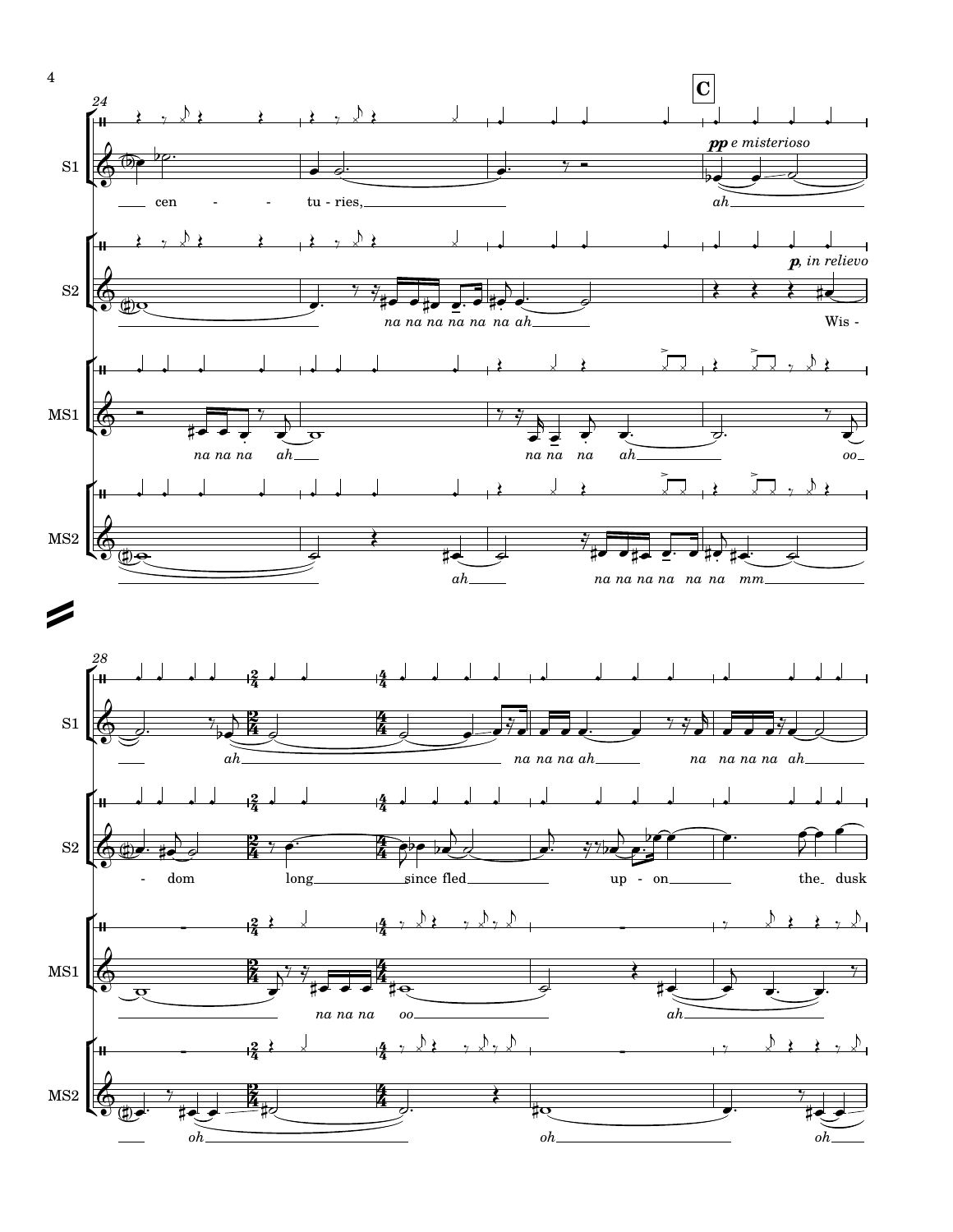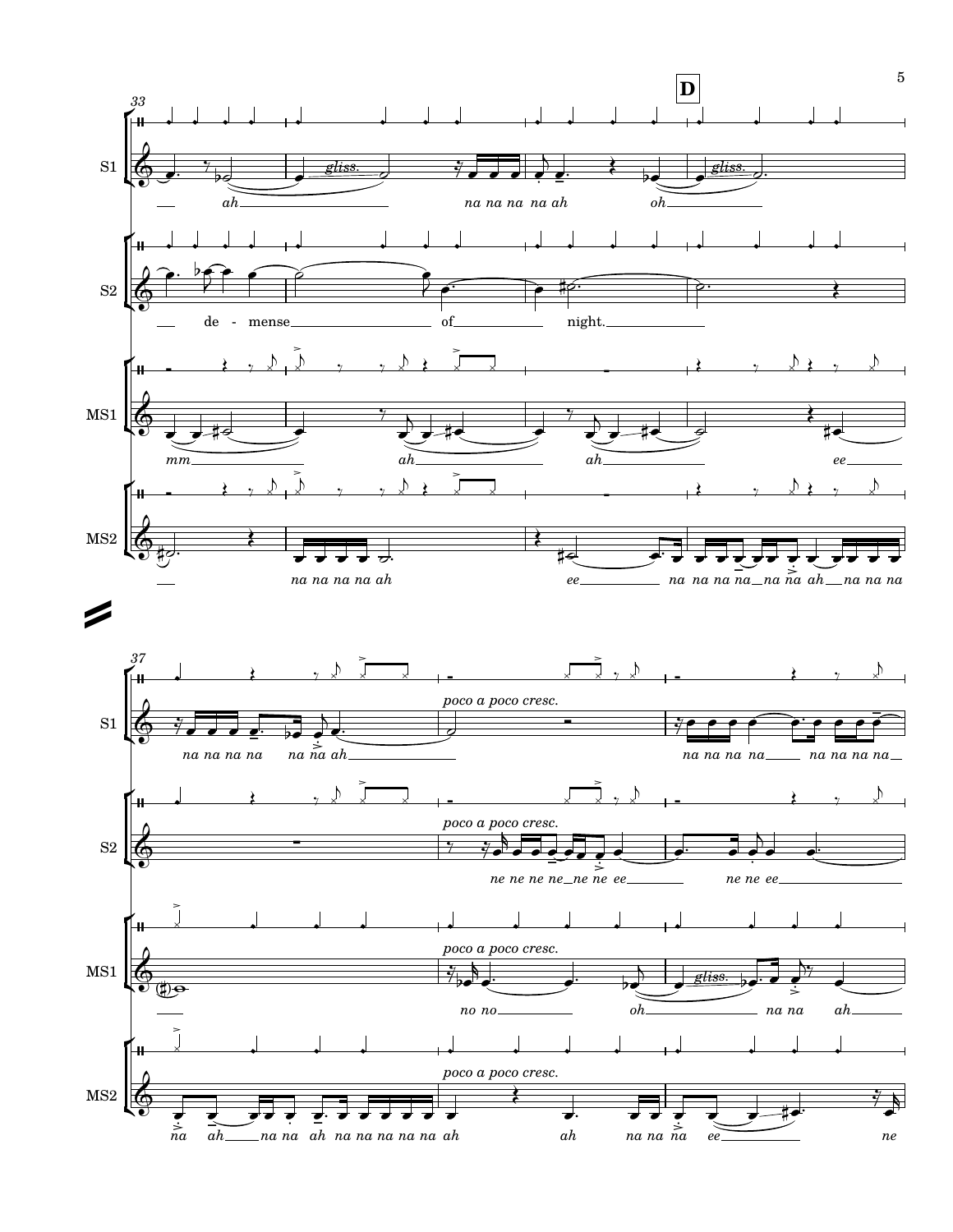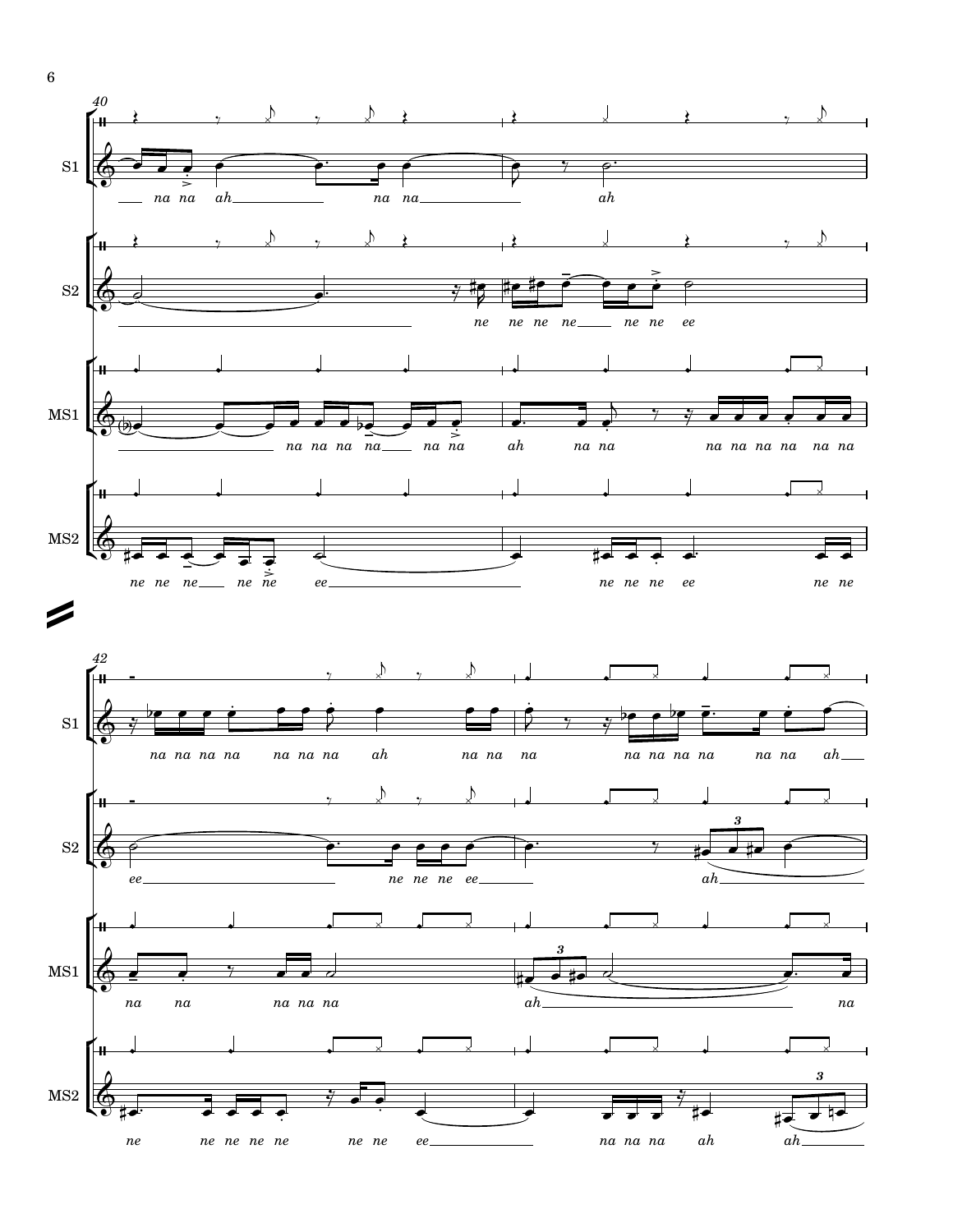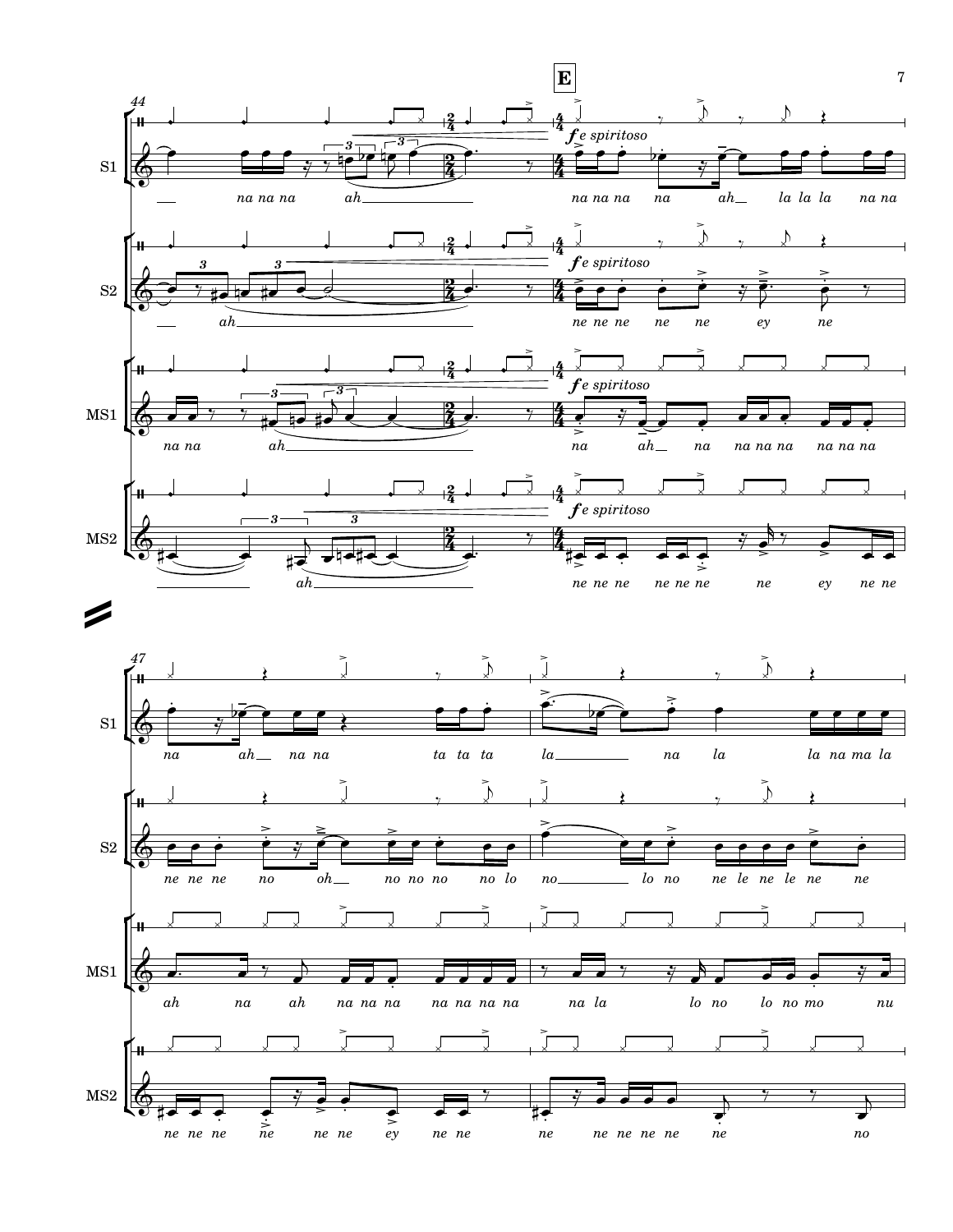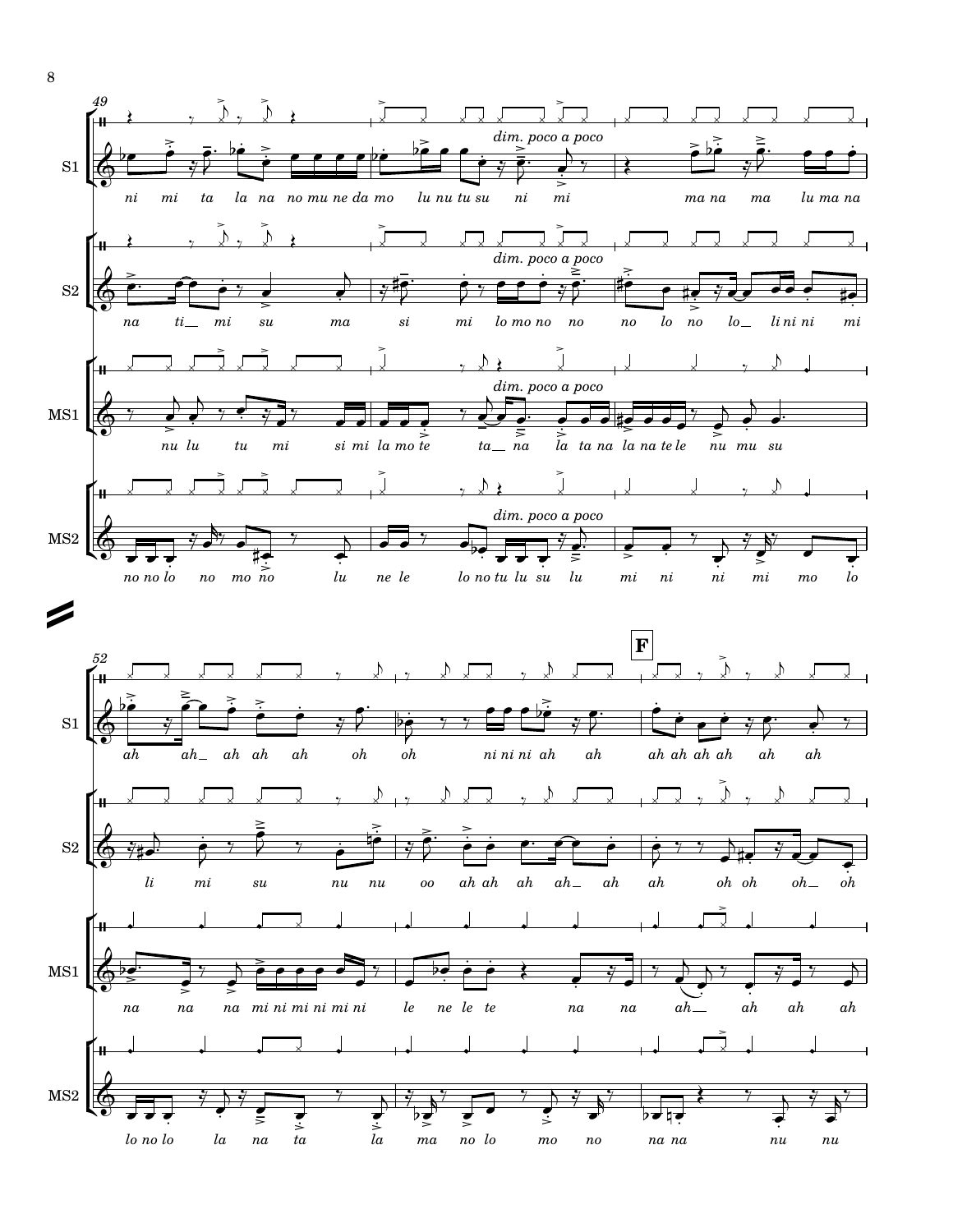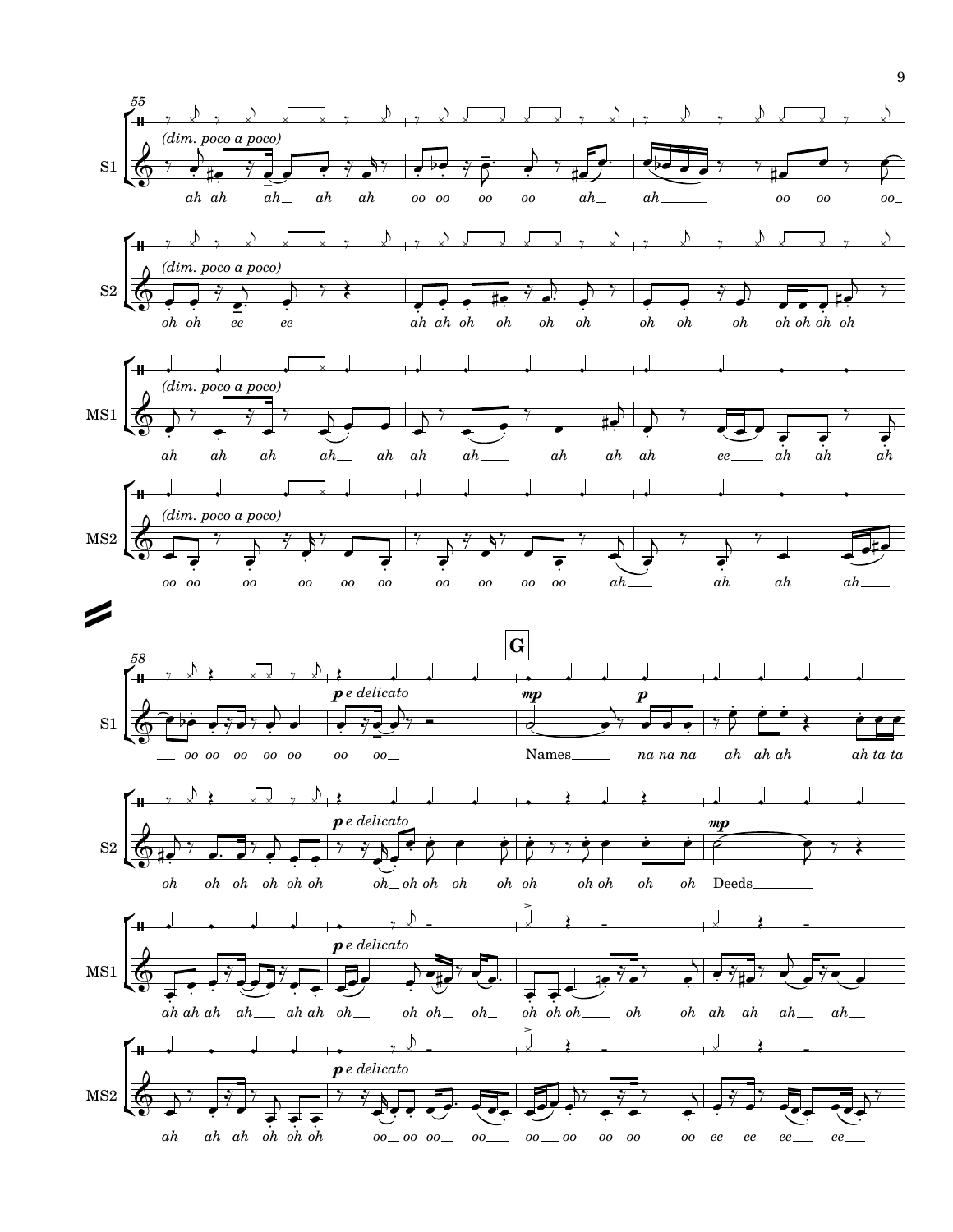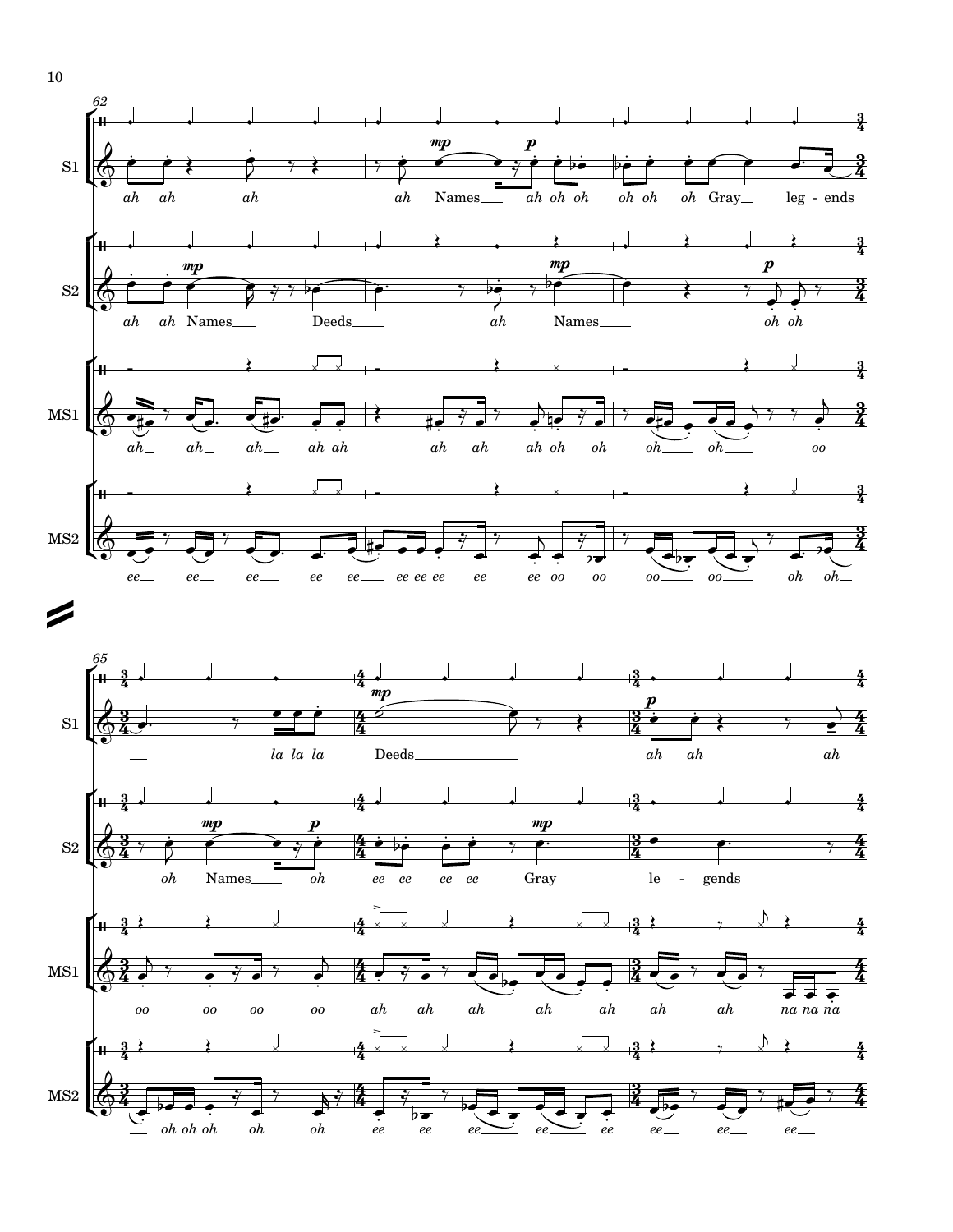

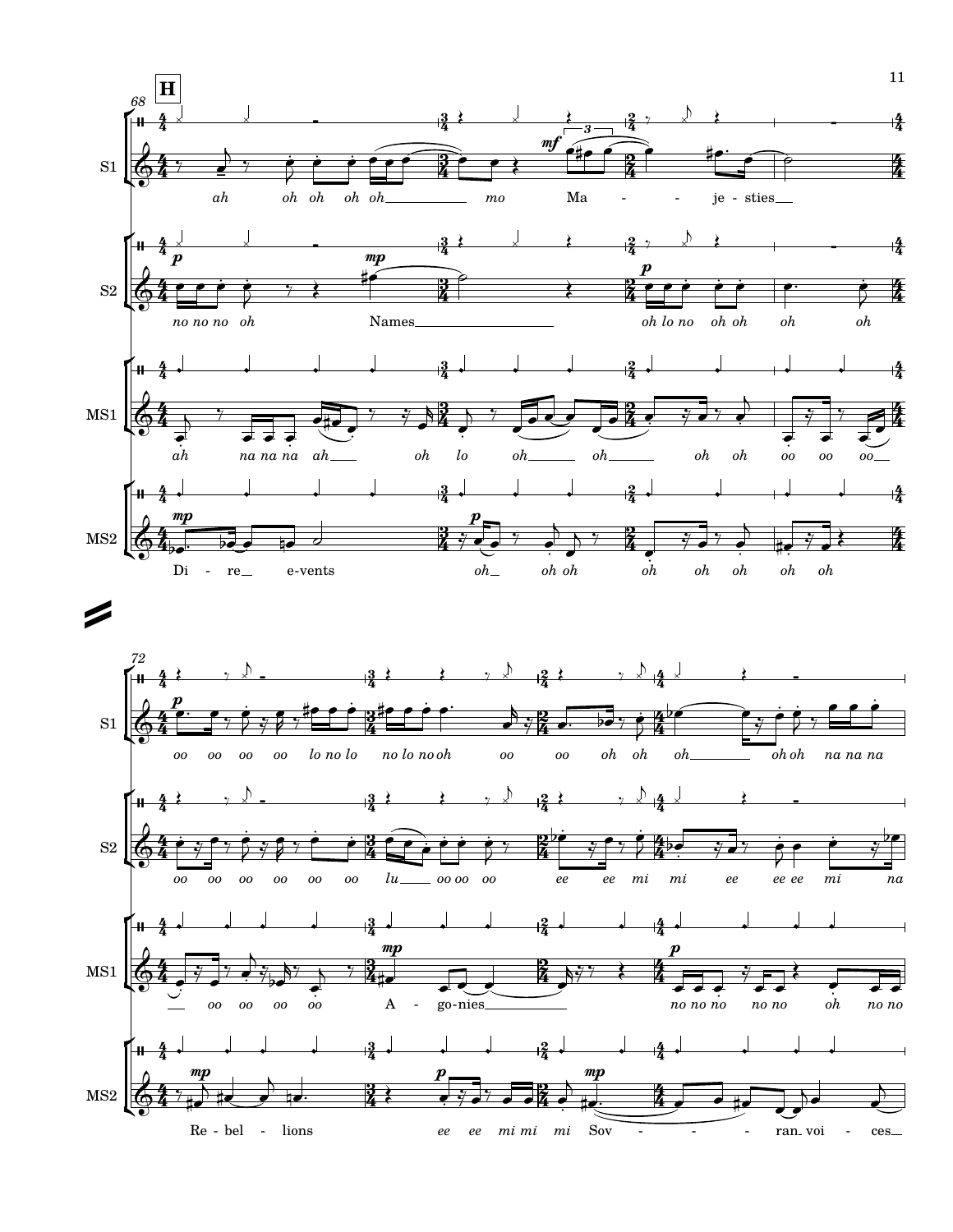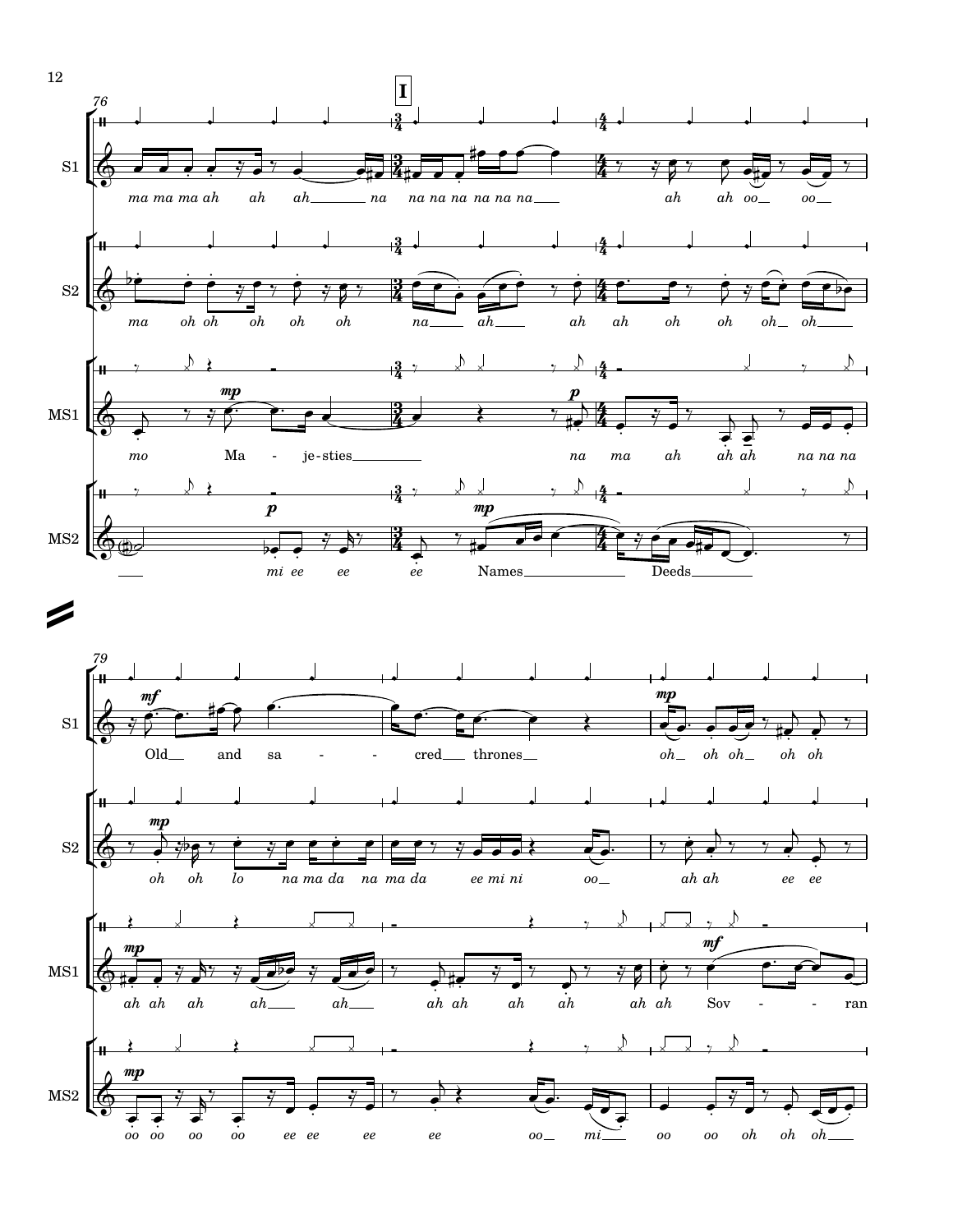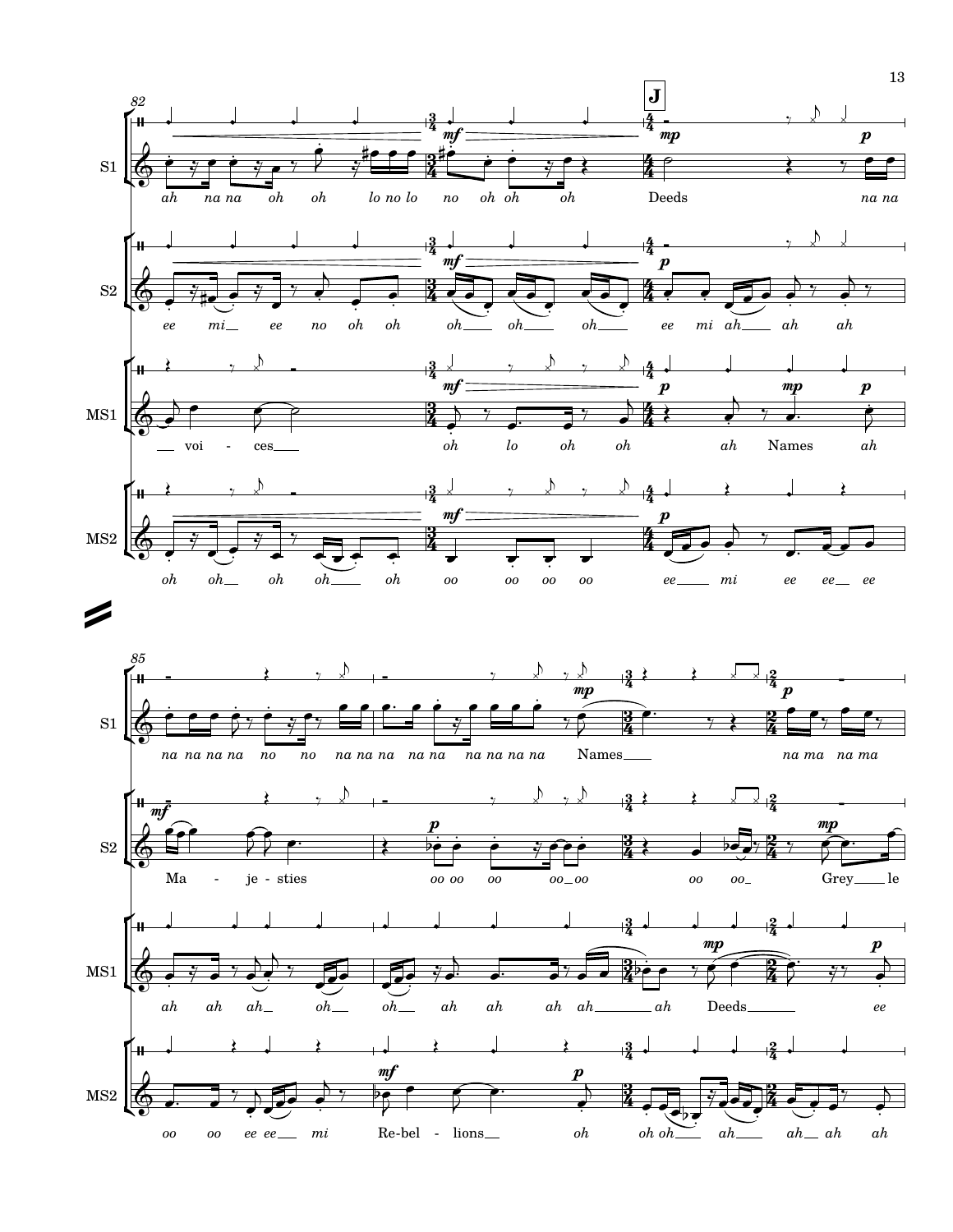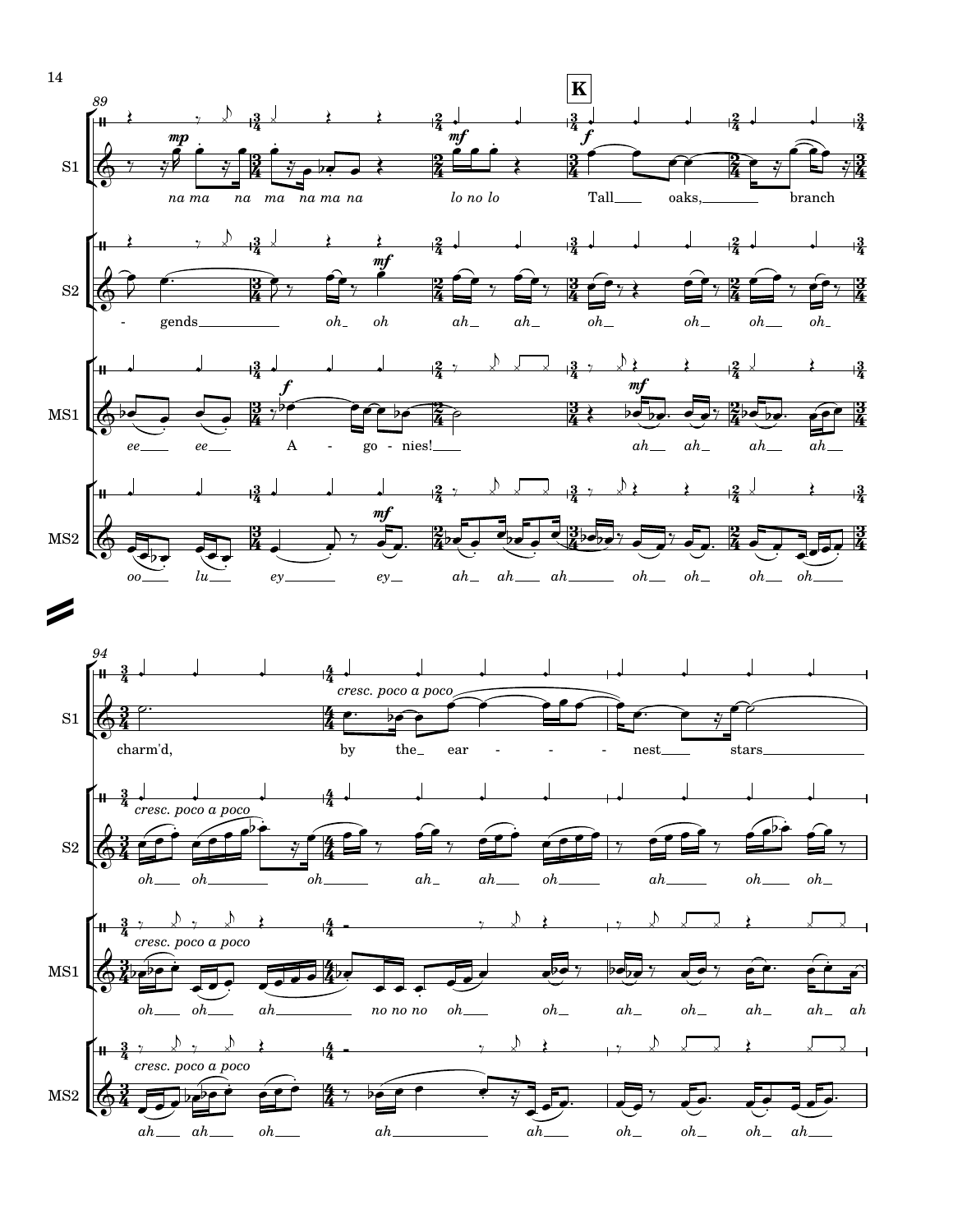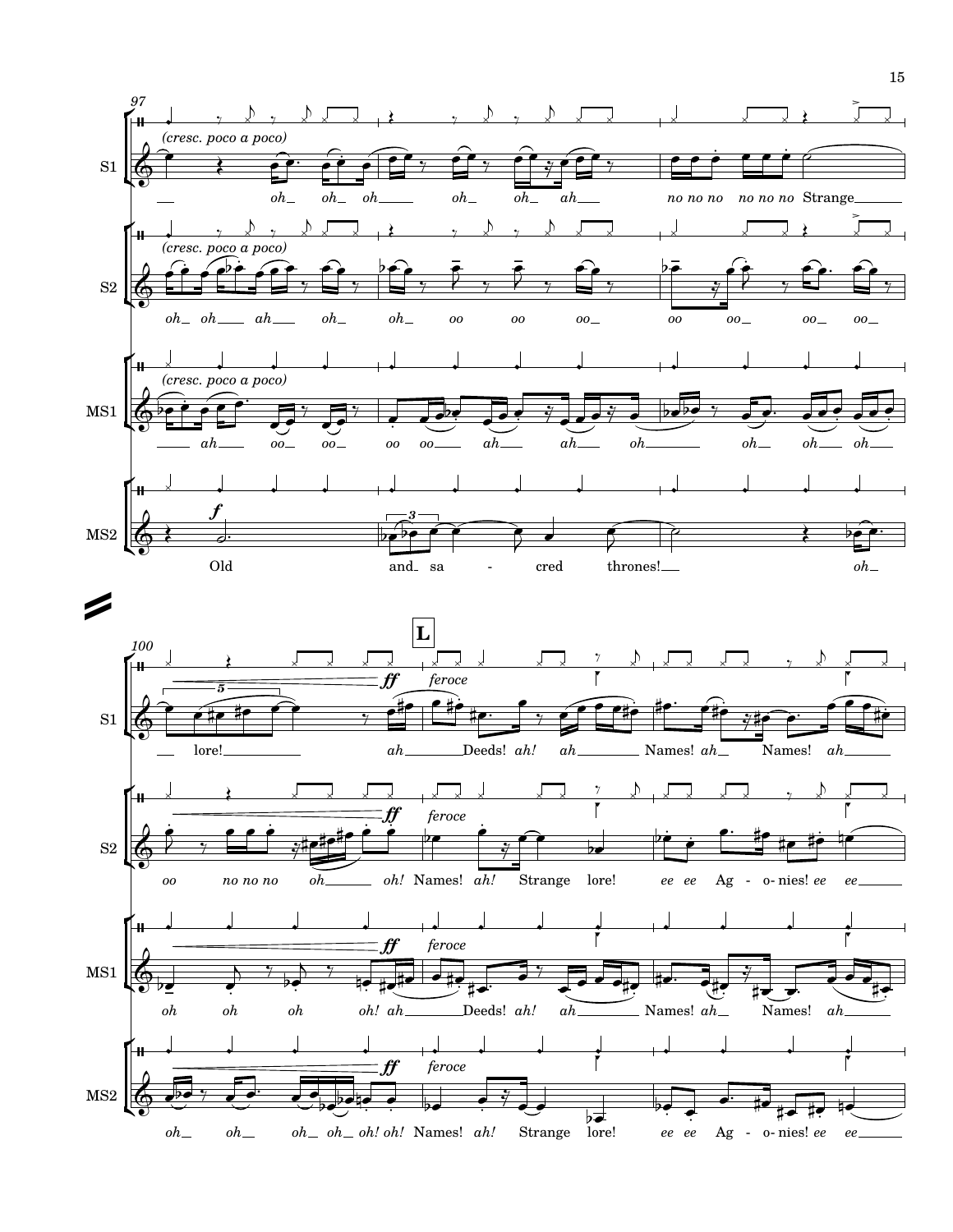

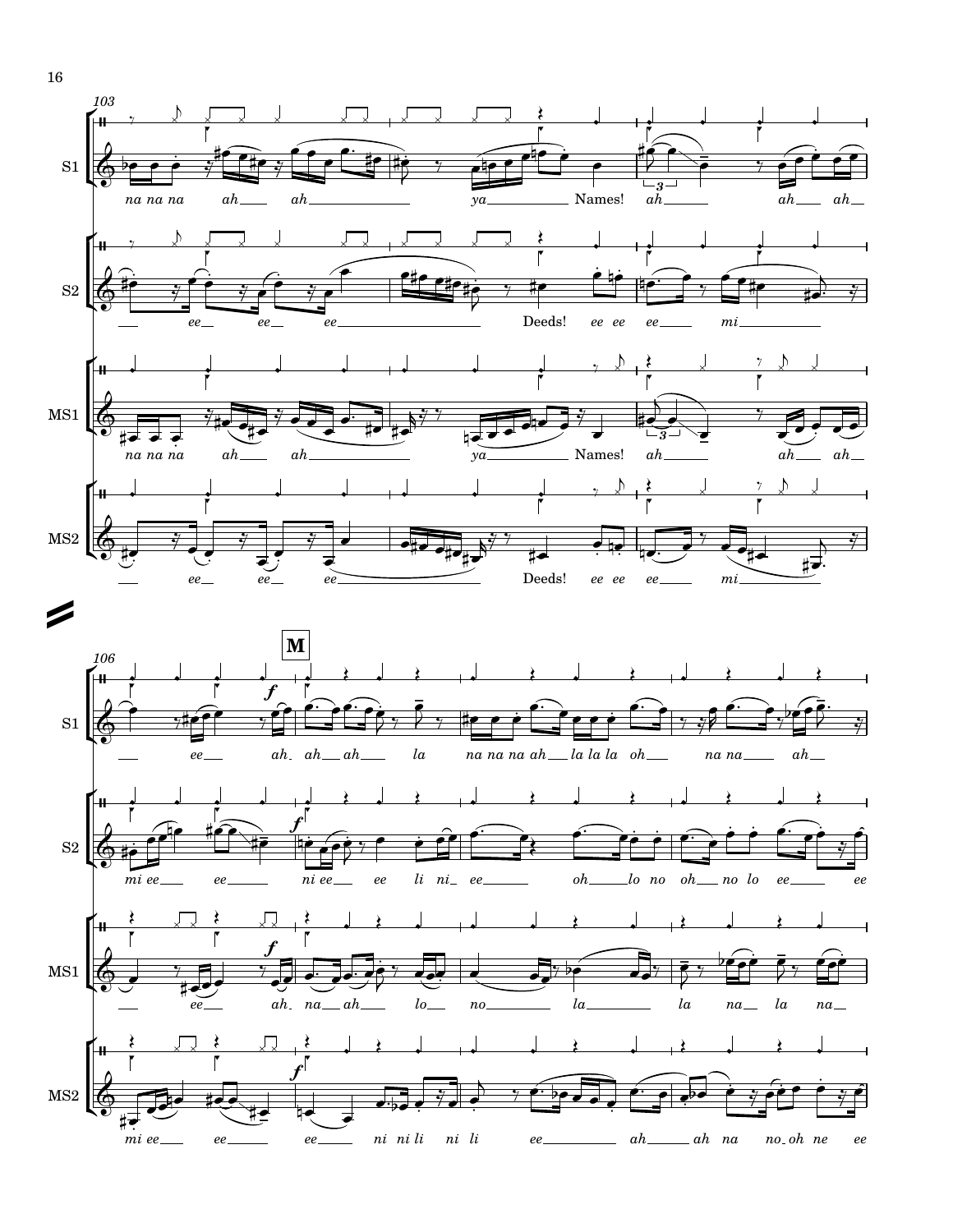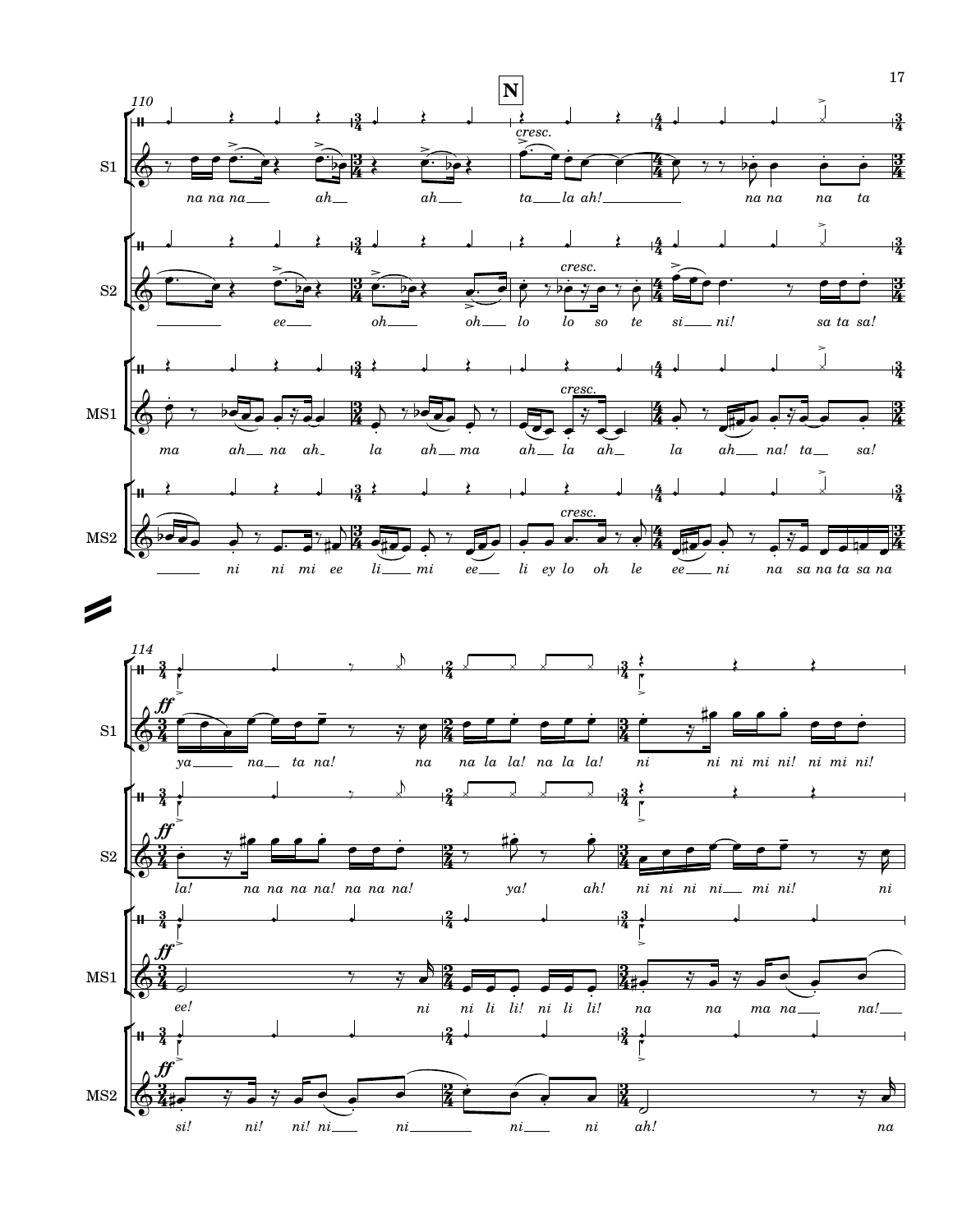![](_page_19_Figure_0.jpeg)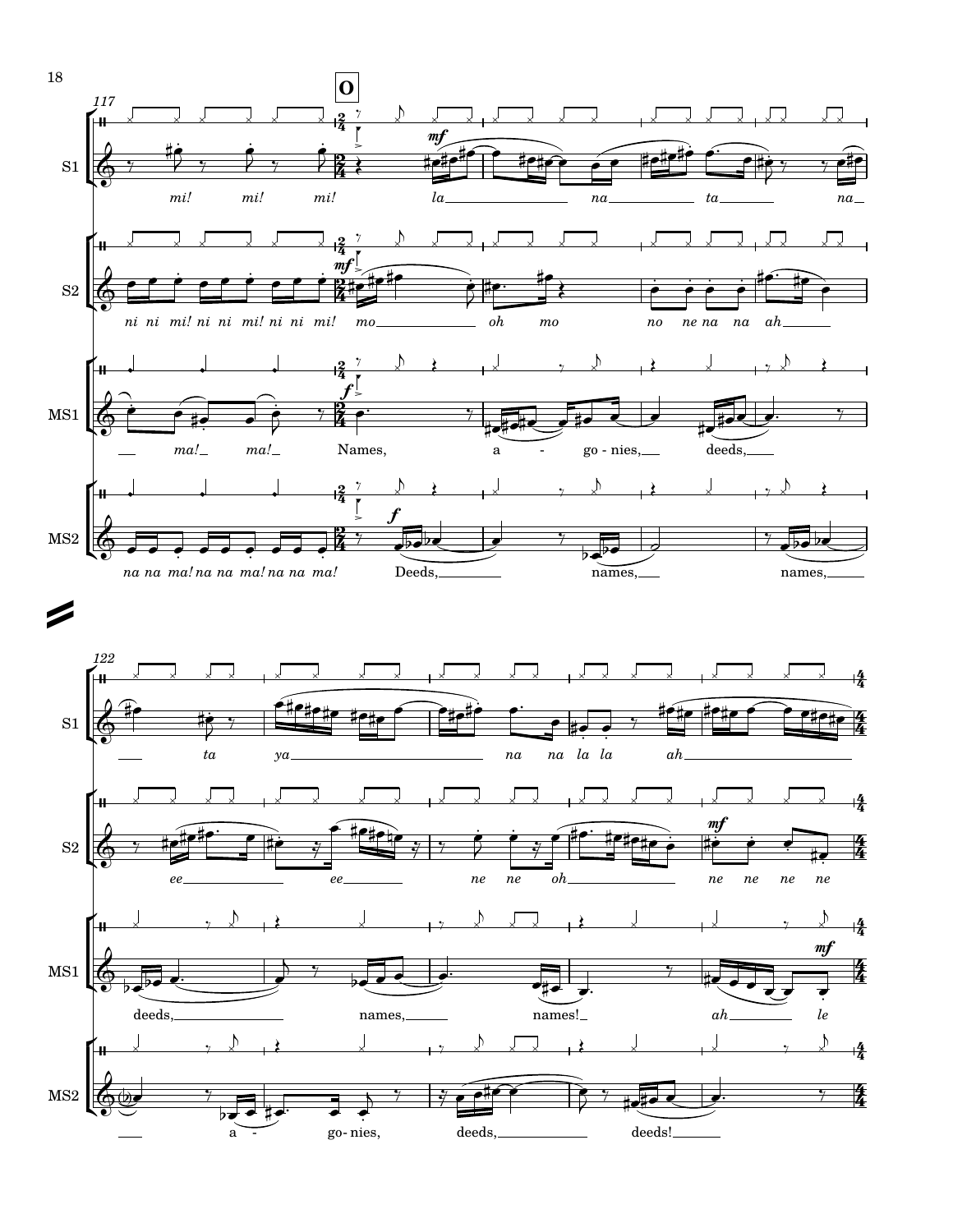![](_page_20_Figure_0.jpeg)

![](_page_20_Figure_1.jpeg)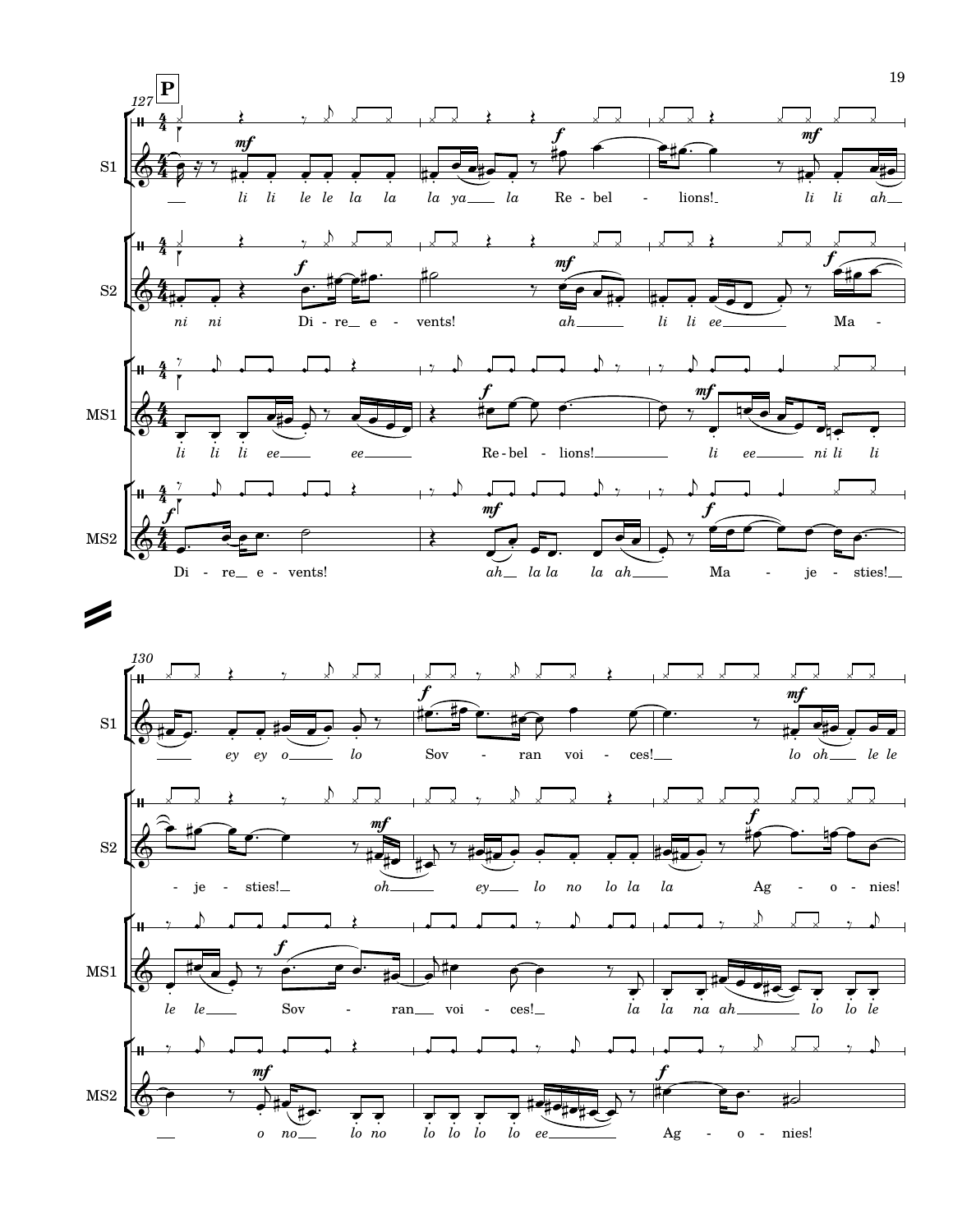![](_page_21_Figure_0.jpeg)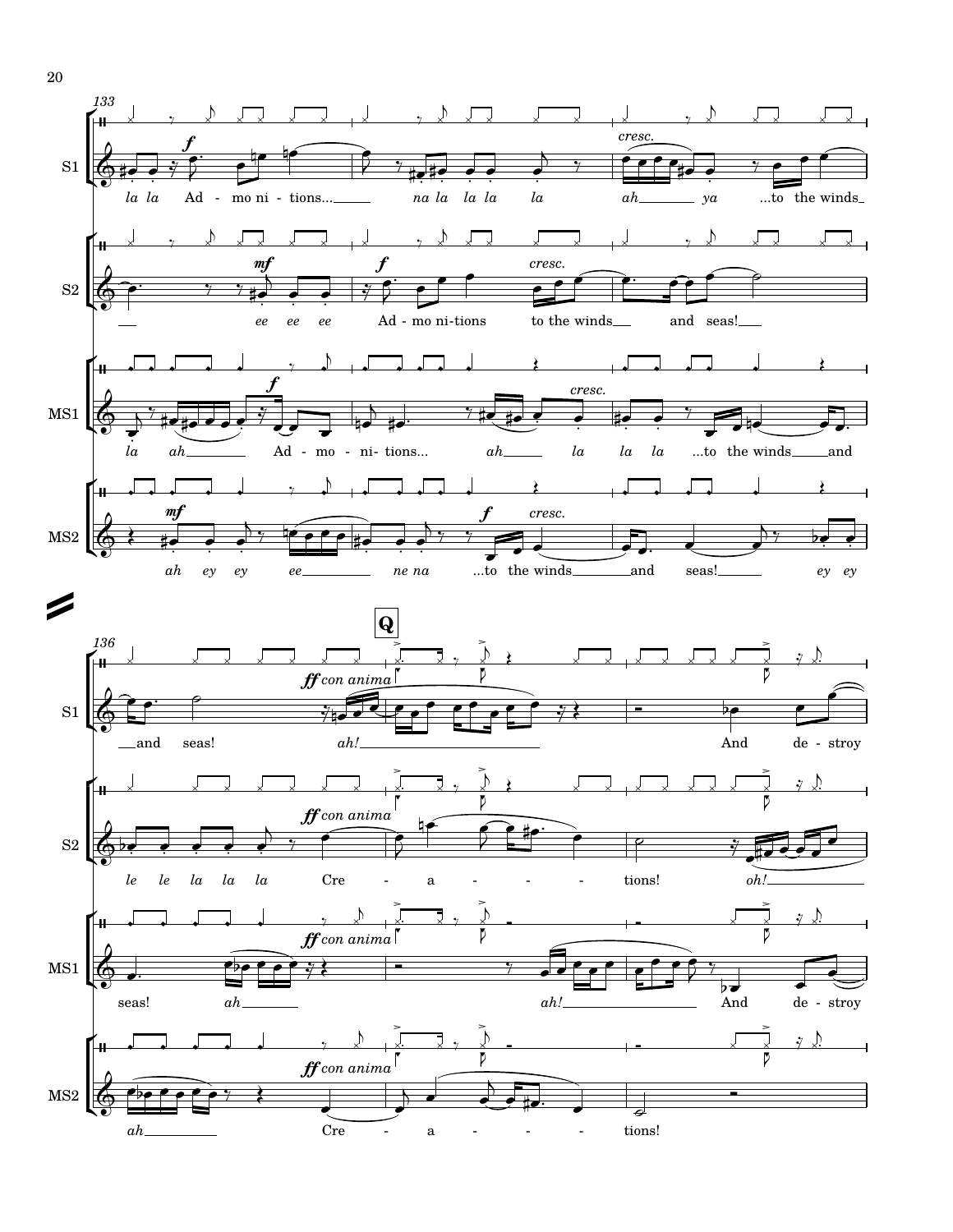![](_page_22_Figure_0.jpeg)

![](_page_22_Figure_1.jpeg)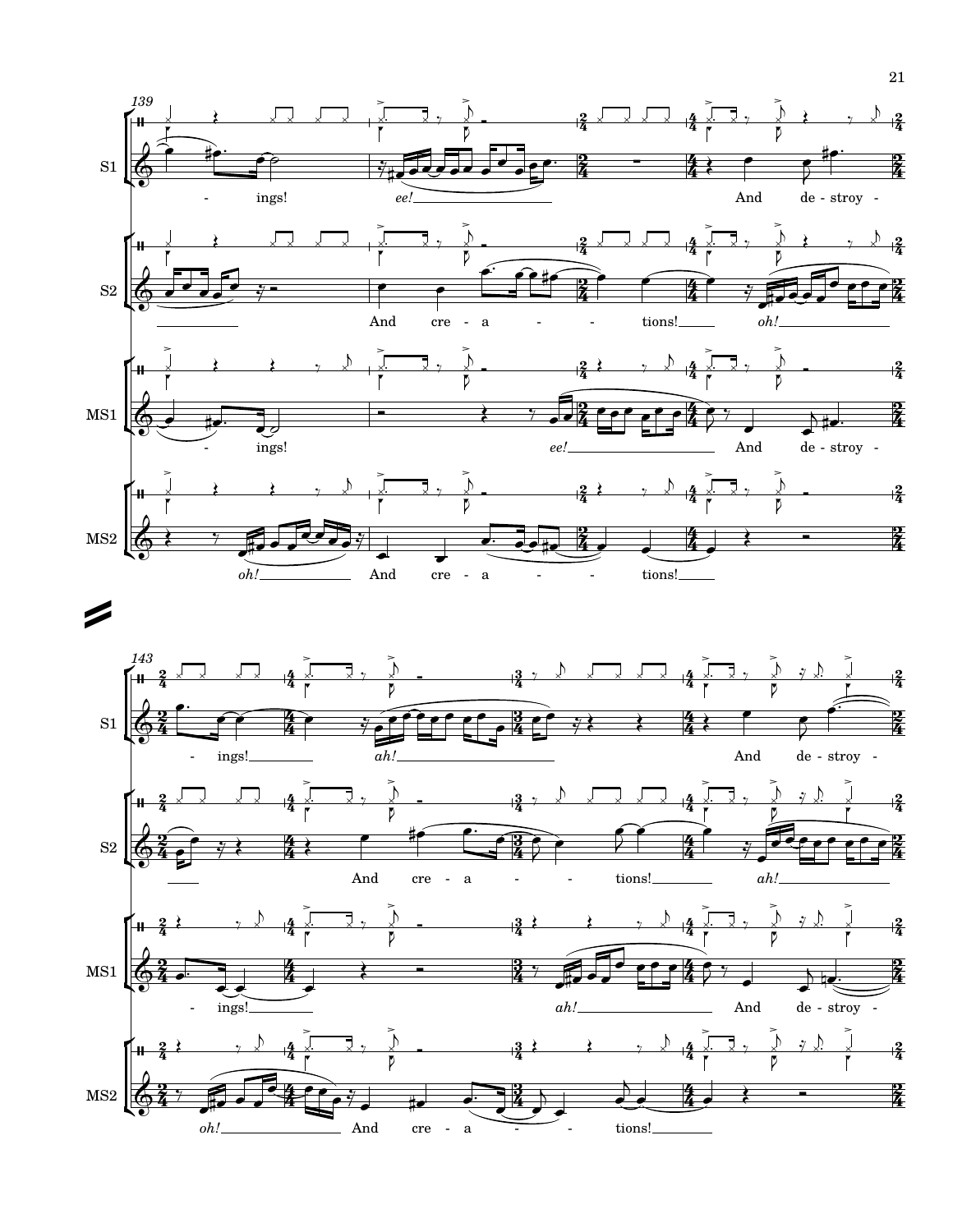![](_page_23_Figure_0.jpeg)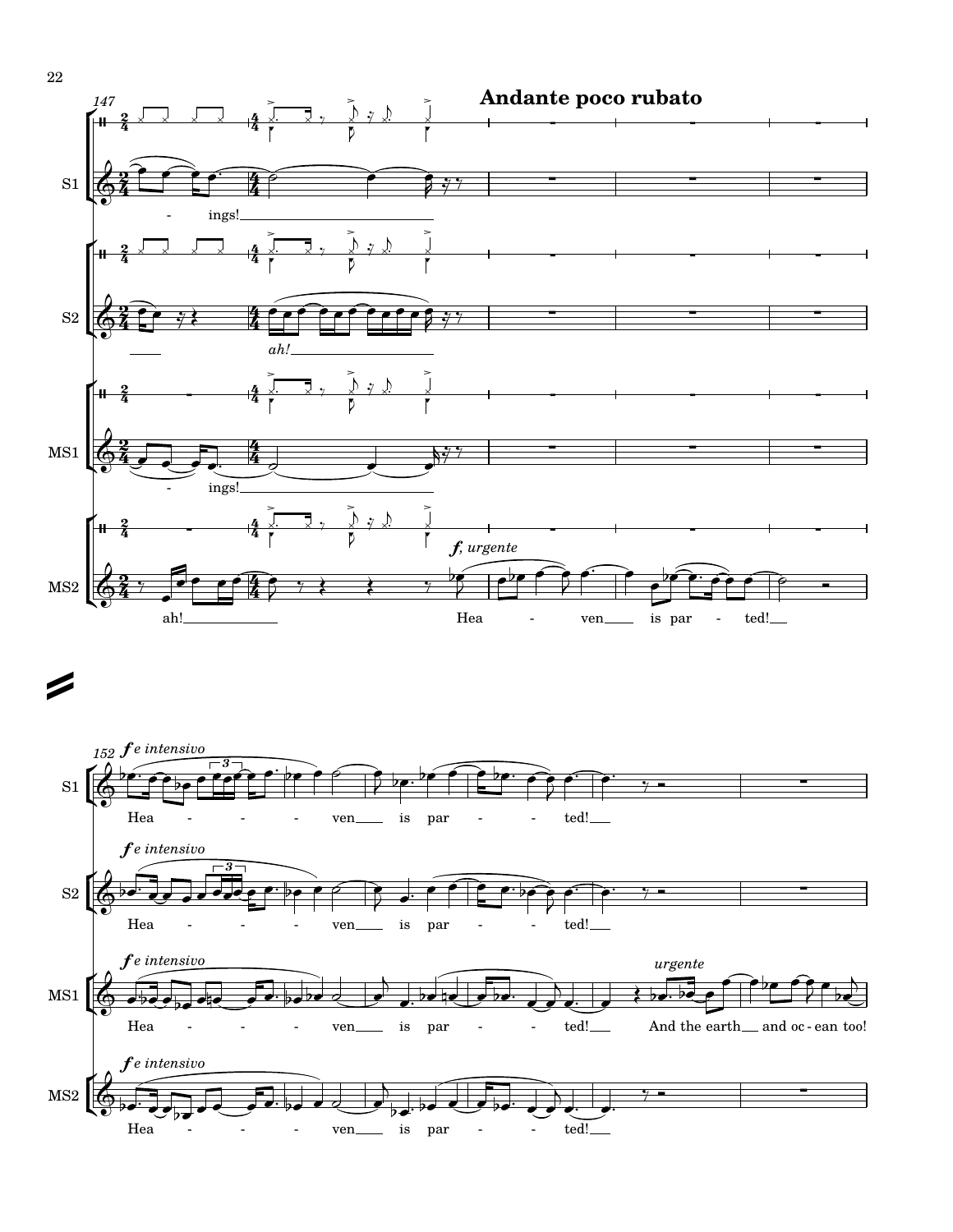![](_page_24_Figure_0.jpeg)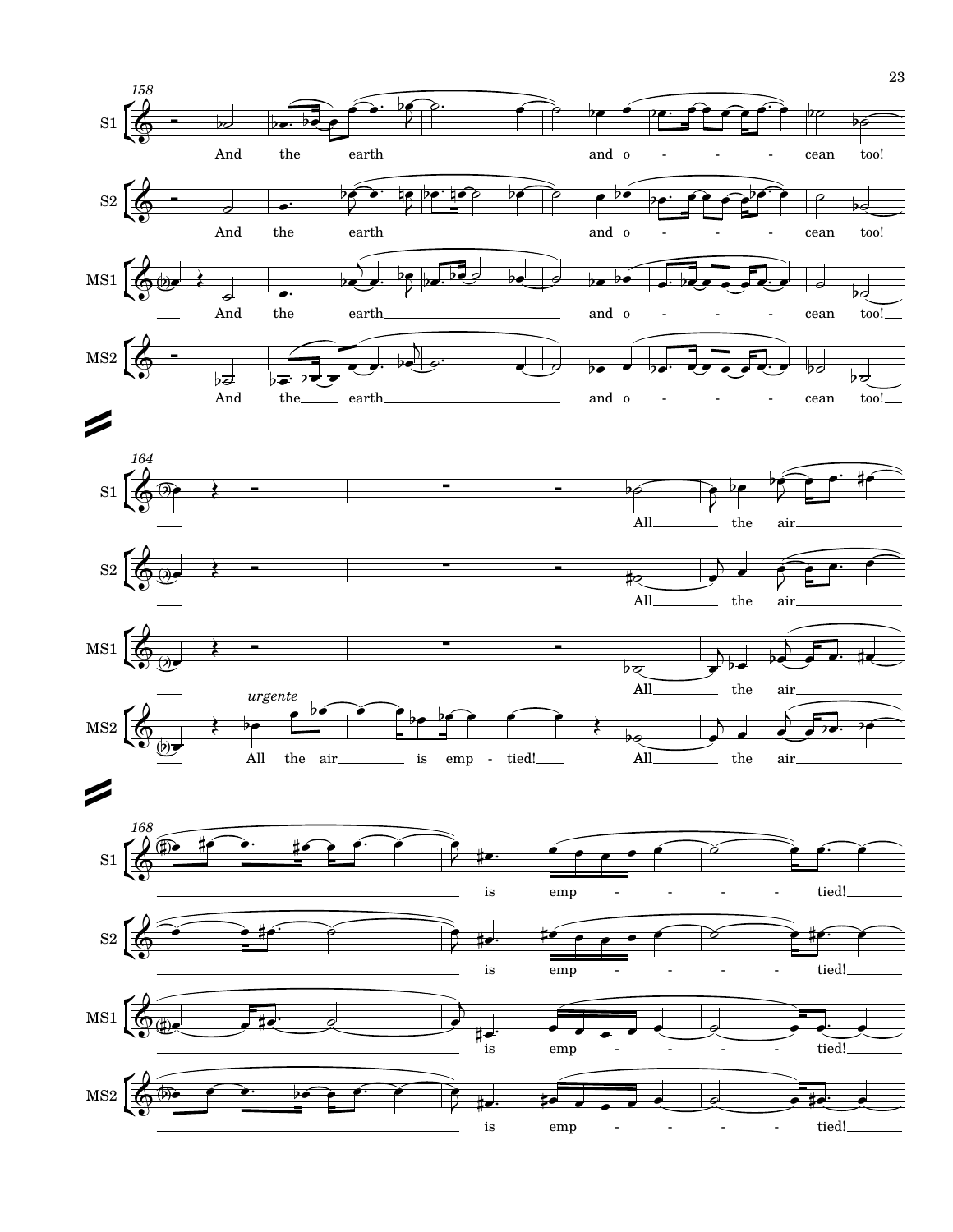![](_page_25_Figure_0.jpeg)

![](_page_25_Figure_1.jpeg)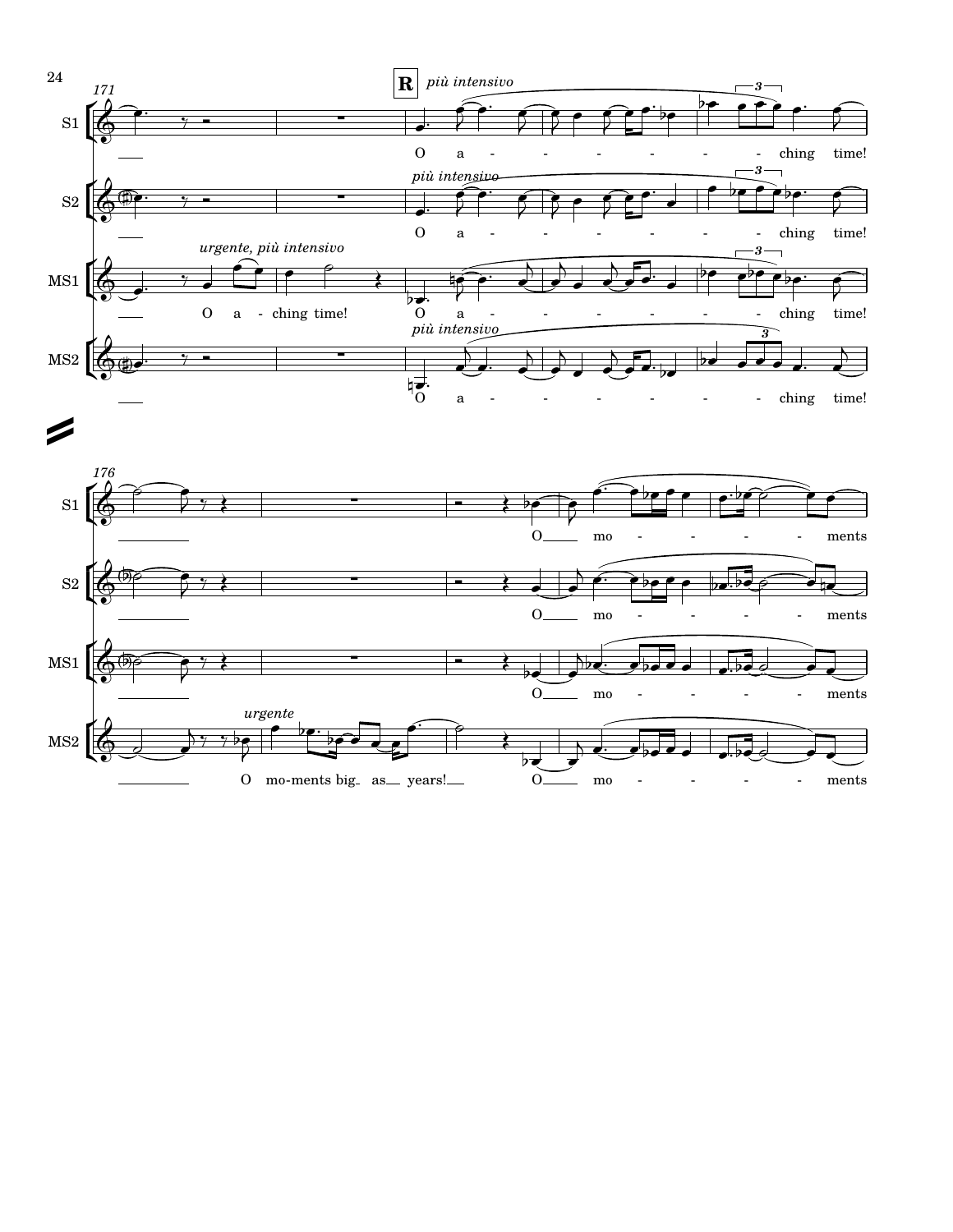![](_page_26_Figure_0.jpeg)

 $\boldsymbol{z}$ 

![](_page_26_Figure_2.jpeg)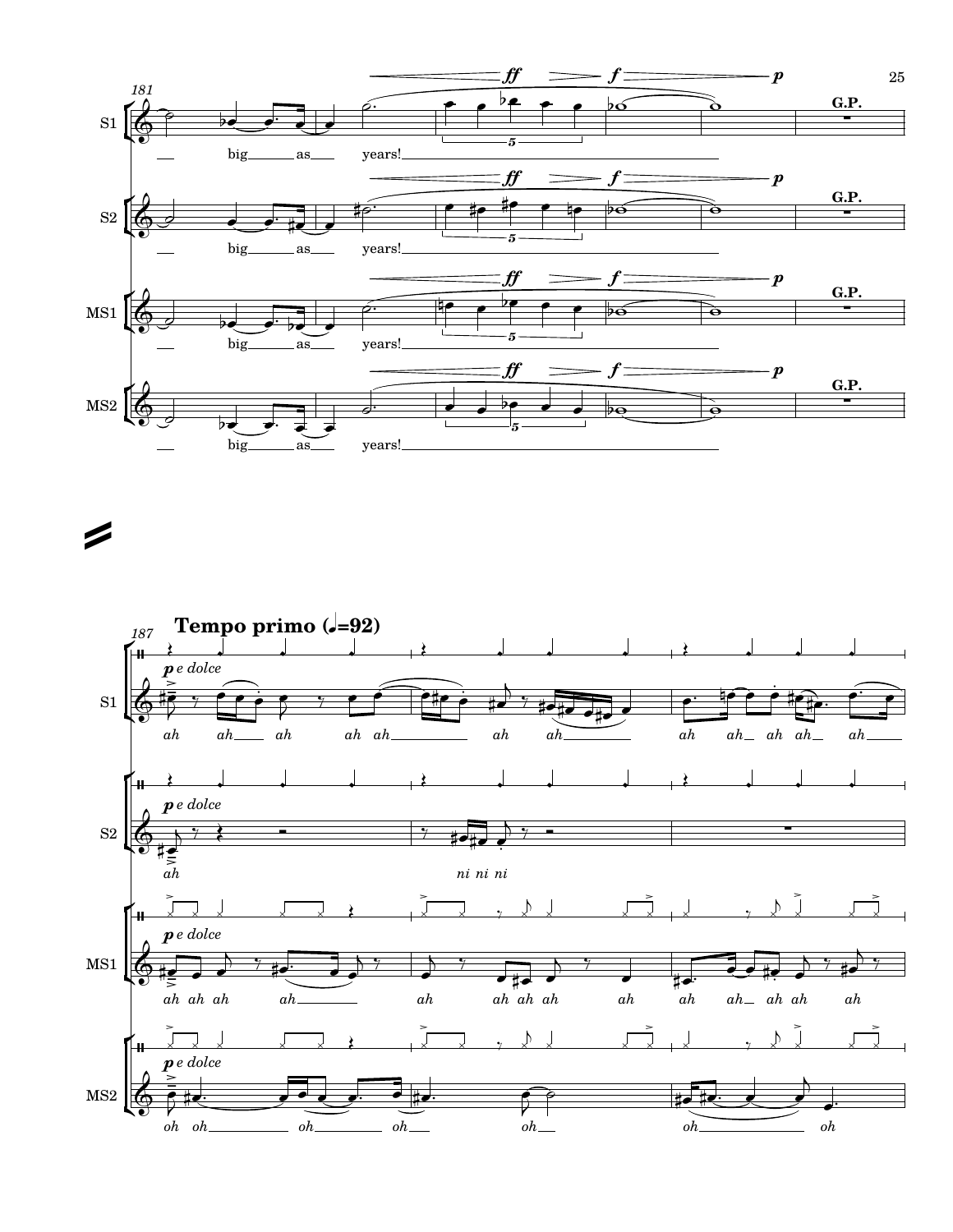![](_page_27_Figure_0.jpeg)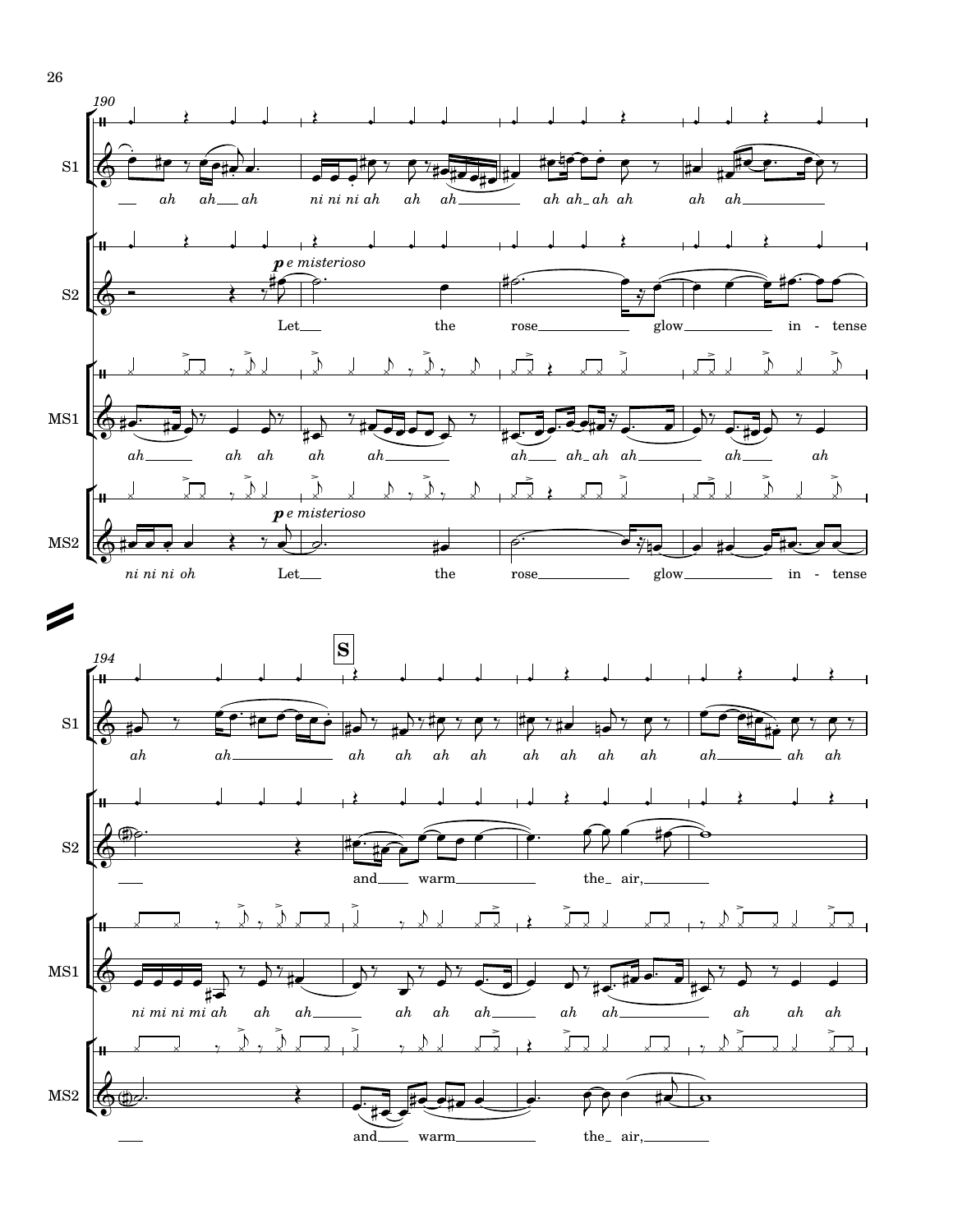![](_page_28_Figure_0.jpeg)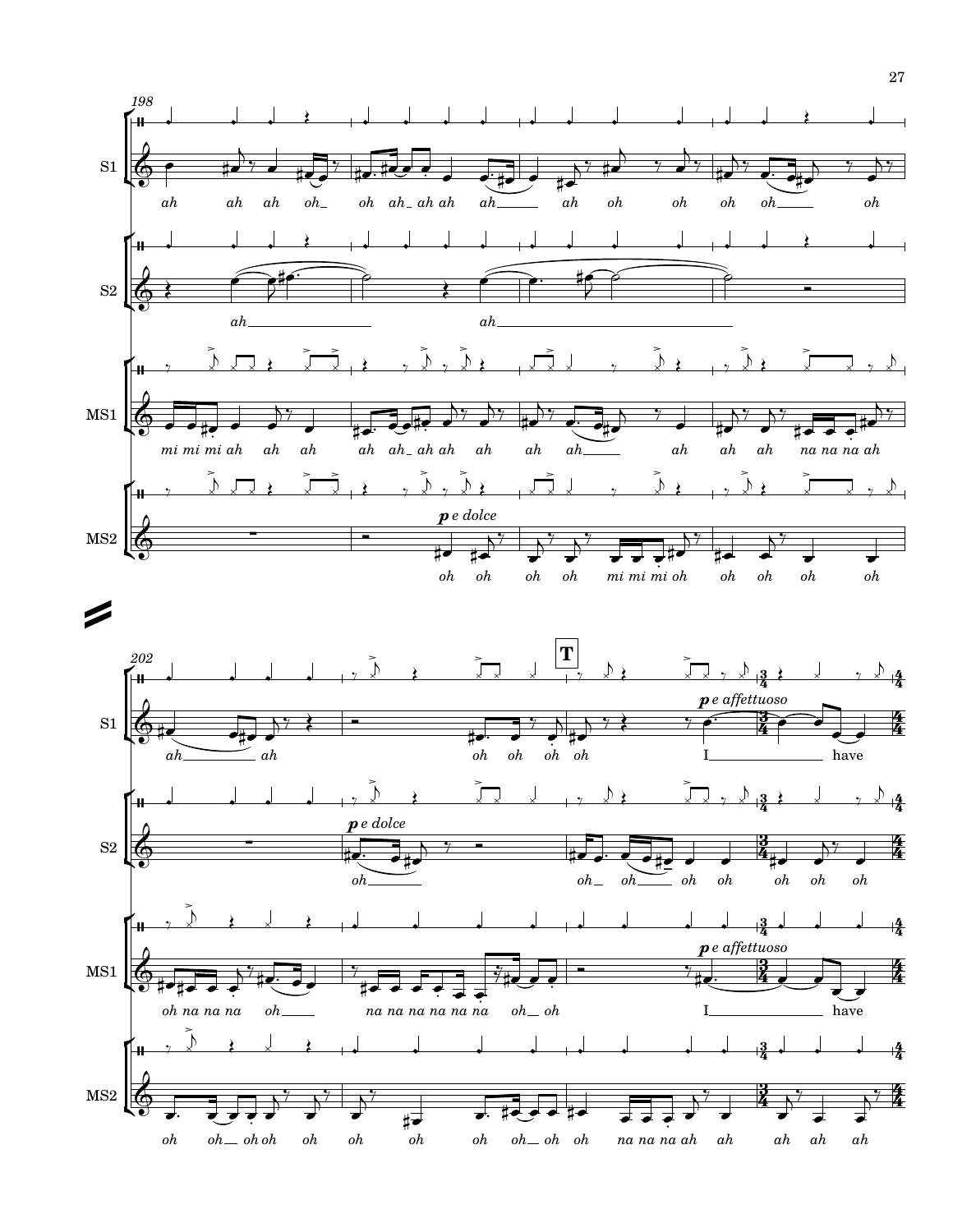![](_page_29_Figure_0.jpeg)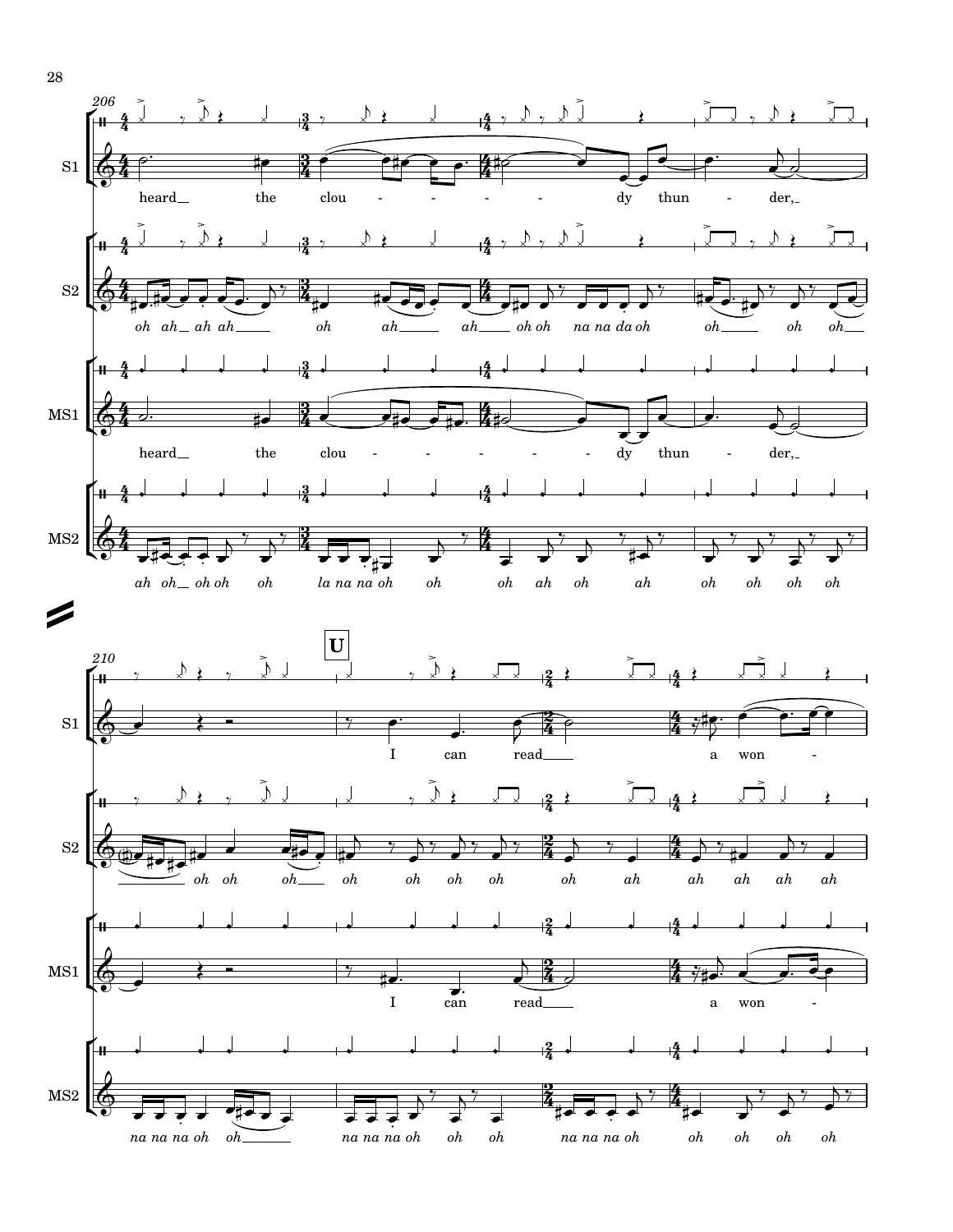![](_page_30_Figure_0.jpeg)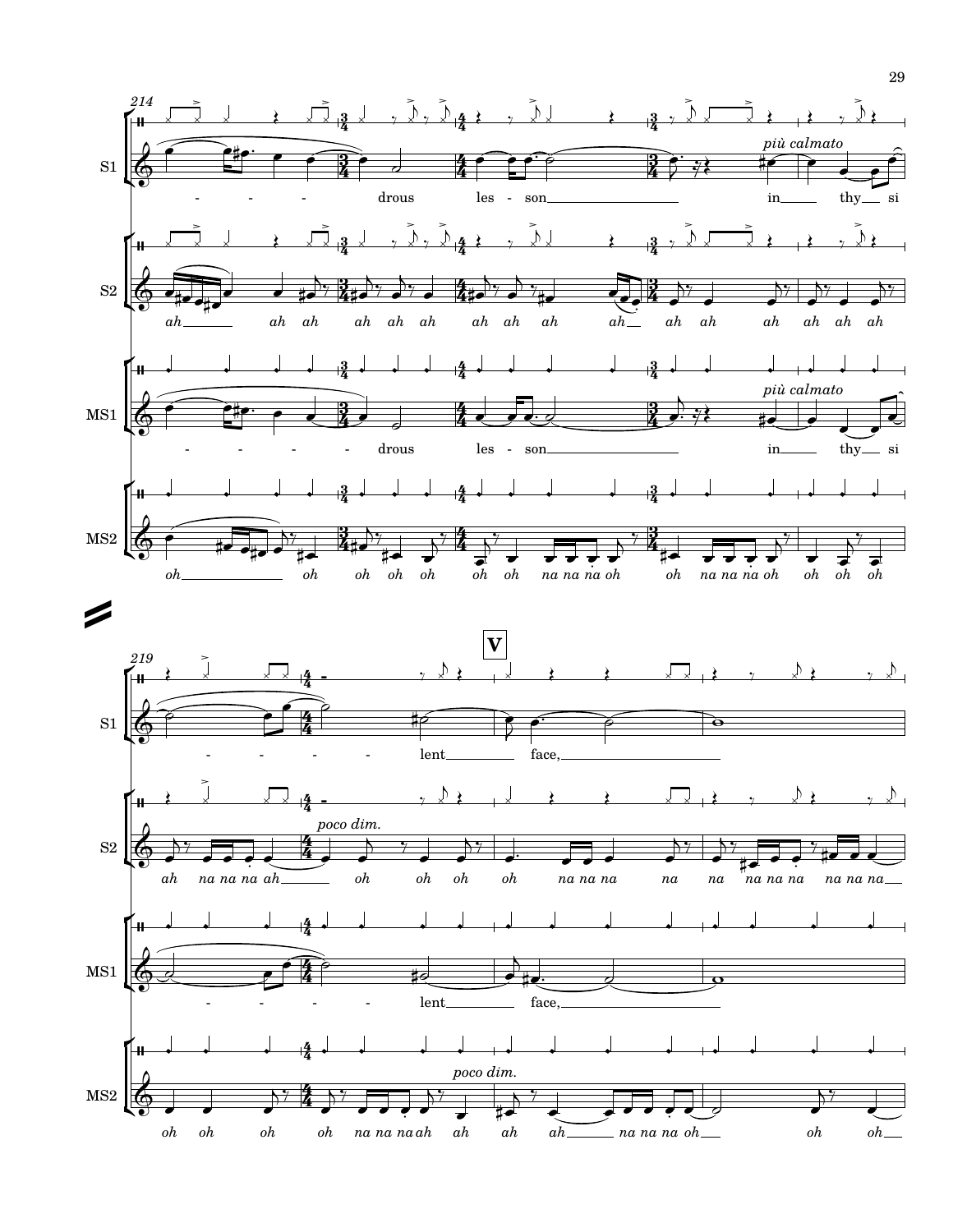![](_page_31_Figure_0.jpeg)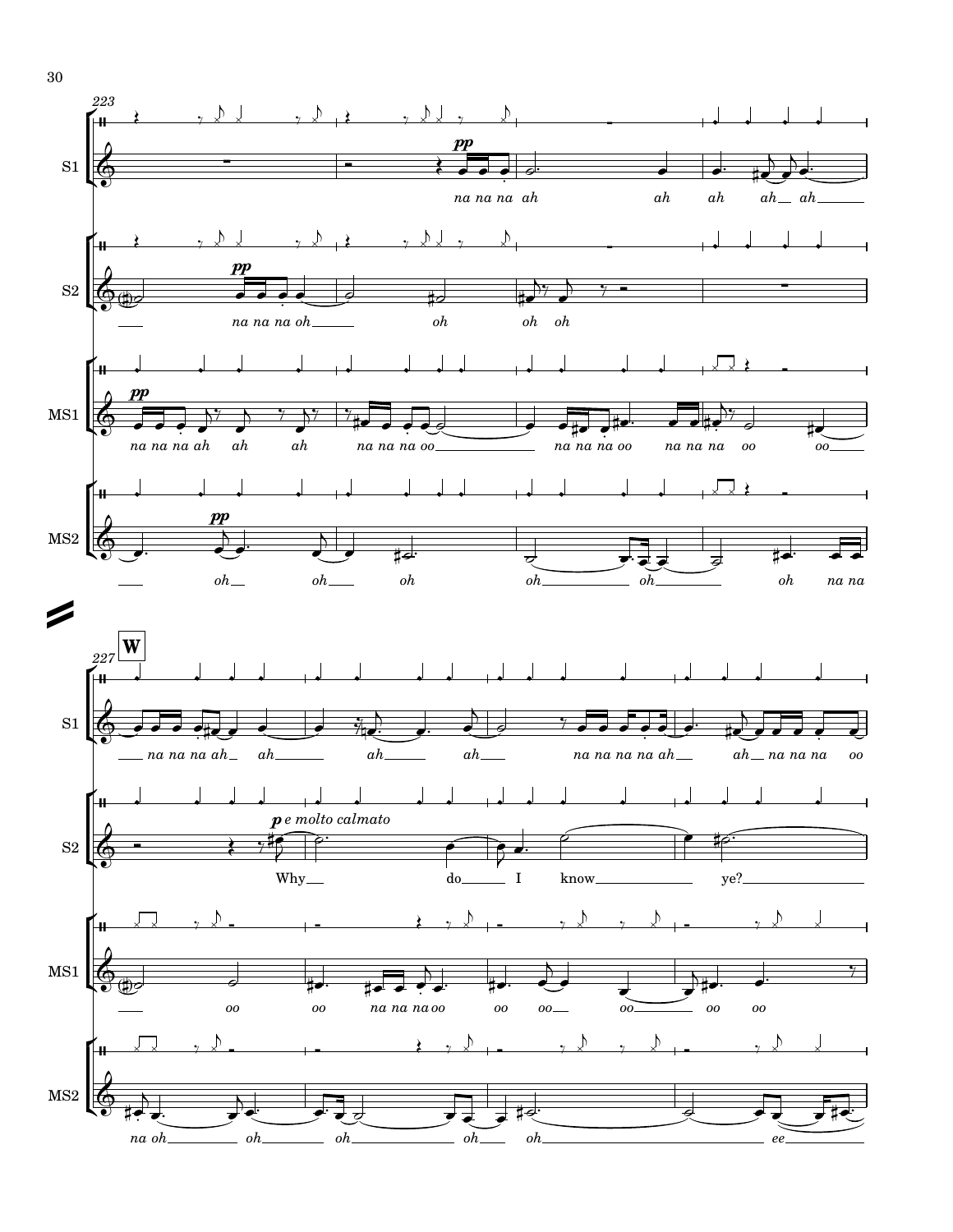![](_page_32_Figure_0.jpeg)

![](_page_32_Figure_1.jpeg)